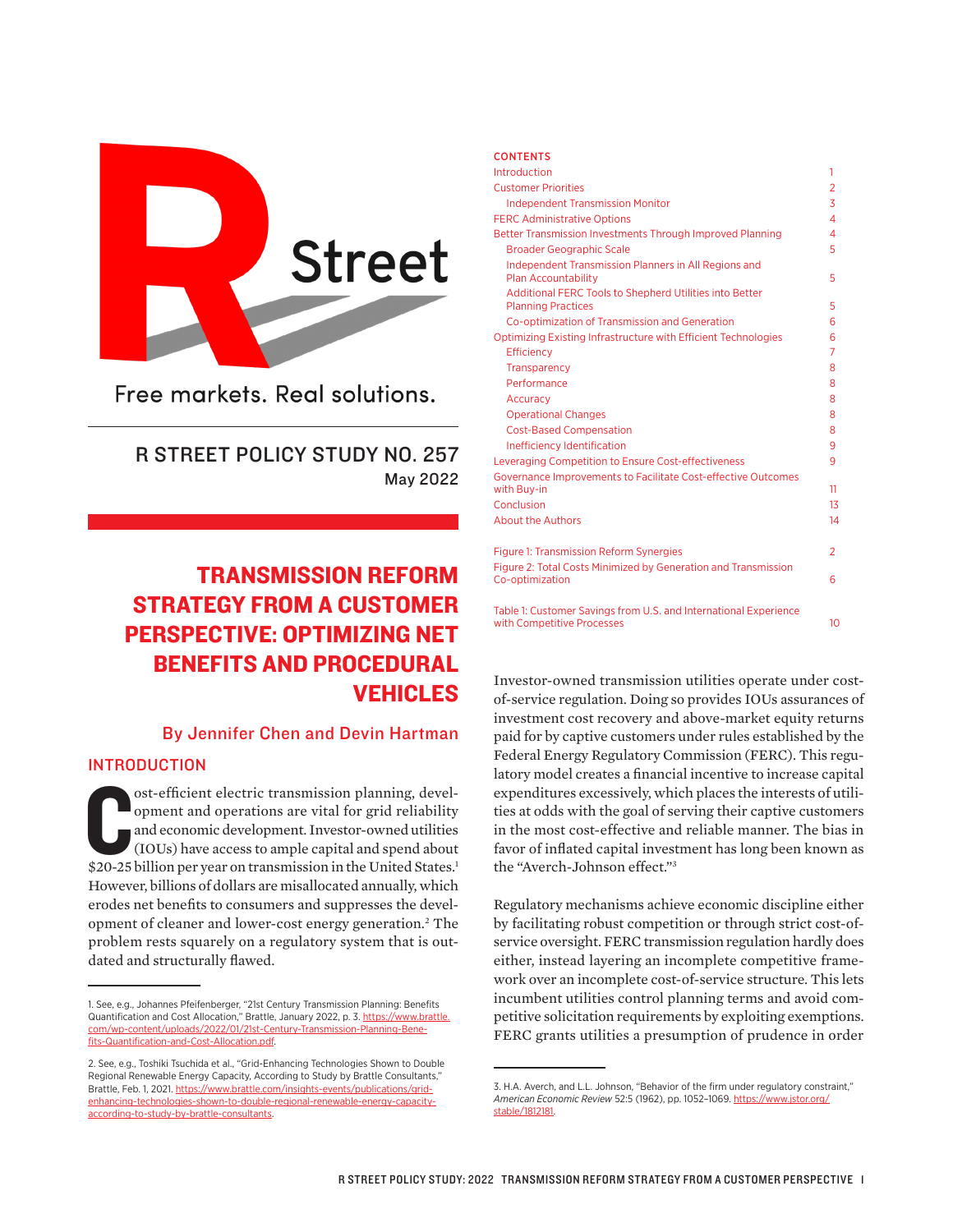to make the agency's case load more manageable, and cost recovery is rarely denied on prudence grounds.<sup>4</sup>

The flawed regulatory structure results in a severe lack of economic discipline, evidenced by incumbent utilities overspending on less efficient transmission projects while underinvesting in newer, more efficient technologies.5 For example, utilities flock to local reliability upgrades that they can unilaterally implement with little regulatory oversight.<sup>6</sup> This often comes at the expense of transmission projects that could bring lower-cost resources from outside a utility's footprint or that improve the efficiency of the existing system at a fraction of the cost of traditional projects.

The incentive problem is particularly acute with utilities that own both generation and transmission because they can advantage their own power plants and raise power prices by underbuilding transmission that would enable competing generators to reach their consumers. Beyond costs, this bias toward building local power plants over upgrading or building new transmission can have disastrous reliability consequences, as illustrated recently by Hurricane Ida. Entergy New Orleans obstructed transmission that could import more power from other utilities and instead only offered its regulators a power plant to ensure reliability in its footprint.7 During Hurricane Ida, all of New Orleans' neglected transmission lines failed, and the power plant took days to come back online.<sup>8</sup>

Fixing regulatory defects is technically complex, timeconsuming and fraught with the risk of rare but cascading outages that could be career ending for public officials and reliability entities. There will always be information asymmetry in favor of utilities, and thus most regulators and stakeholders are ill-equipped to hold them accountable. Opposing the utilities can be resource intensive and, in the extreme, can cost decisionmakers political reappointments.

Nevertheless, a rare opportunity to remedy regulatory flaws has emerged. After years of experience and building records on the shortcomings of its transmission policies, FERC

recently opened multiple transmission reform proceedings. If done well, reforms could yield tens to hundreds of billions in customer savings and avoid billions of metric tons of emissions.9

The most important voices to consider in seizing this opportunity are those the transmission consumers bearing the costs of the structural problems. However, consumer voices are underappreciated given their dispersion and given the resource constraints relative to incumbent utilities. Consumer groups have various goals, but all have a core focus on costeffective, reliable service. Understanding unified consumer views and proactively developing an overall vision and strategy for transmission reforms could improve the quality of reforms.

In an effort to help collect and amplify consumer perspectives, the R Street Institute (RSI) hosted a Chatham House discussion with representatives for consumers across the residential, commercial and industrial sectors. Additional analysis in this paper supplements these views by prioritizing reforms that could yield the largest net benefits for customers given administrative and political realities. The Chatham House discussion process identified four transmission reforms that are priorities from a customer perspective: improved planning, optimized existing infrastructure, effective competition and quality governance. The intent is for this insight to help inform FERC stakeholders and constructively influence FERC's agenda; it is represented visually in Figure 1.

#### FIGURE 1: TRANSMISSION REFORM SYNERGIES



Source: Graphic based on Chatham House discussion hosted by RSI. **Source:** Graphic based on Chatham House discussion hosted by RSI.

#### CUSTOMER PRIORITIES WAS NOT INTENDED TO BUILD A CONSENSUS OR THE CHATHAM HOUSE INTENDED TO BUILD A CONSENSUS O

The consumer discussion hosted under Chatham House rules was not intended to build a consensus or cover all relevant topics but to prioritize topics on live issues in open FERC dockets regarding transmission as well as some ideas

bypass means of prioritizing projects with higher net benefits for customers. Exemptions from regional

<sup>4.</sup> See, e.g., Ari Peskoe, "Is the utility transmission syndicate forever?" *Energy Law Journal* 42:1 (2021), pp. 1-66. [https://www.eba-net.org/assets/1/6/5\\_-](https://www.eba-net.org/assets/1/6/5_-_%5bPeskoe%5d%5b1-66%5d.pdf) [\\_%5bPeskoe%5d%5b1-66%5d.pdf](https://www.eba-net.org/assets/1/6/5_-_%5bPeskoe%5d%5b1-66%5d.pdf).

<sup>5.</sup> Devin Hartman, "Post-Workshop Comments on Grid-Enhancing Technologies," R Street Institute, Feb. 14, 2020, pp. 1-3. [https://www.rstreet.org/wp-content/](https://www.rstreet.org/wp-content/uploads/2020/02/FINAL-Hartman-GETs_Post-Workshop_Comments.pdf) [uploads/2020/02/FINAL-Hartman-GETs\\_Post-Workshop\\_Comments.pdf](https://www.rstreet.org/wp-content/uploads/2020/02/FINAL-Hartman-GETs_Post-Workshop_Comments.pdf).

<sup>6.</sup> Devin Hartman, "Enabling New Transmission Entrants: Unleashing Bottom-up Grid Reliability Improvements," R Street Institute, March 3, 2021. [https://www.rstreet.](https://www.rstreet.org/2021/03/03/enabling-new-transmission-entrants-unleashing-bottom-up-grid-reliability-improvements/) [org/2021/03/03/enabling-new-transmission-entrants-unleashing-bottom-up-grid](https://www.rstreet.org/2021/03/03/enabling-new-transmission-entrants-unleashing-bottom-up-grid-reliability-improvements/)[reliability-improvements](https://www.rstreet.org/2021/03/03/enabling-new-transmission-entrants-unleashing-bottom-up-grid-reliability-improvements/).

<sup>7.</sup> Jon Schuppe, "Hurricane Ida power grid failure forces a reckoning over Entergy's monopoly in the South," NBC News, Sept. 24, 2021. [https://www.nbcnews.com/news/](https://www.nbcnews.com/news/us-news/hurricane-ida-power-grid-failure-forces-reckoning-over-entergy-s-n1279971) hurricane-ida-power-grid-failure-forces-reckoning-over-entergy-s-n1279971.

<sup>8.</sup> Max Blau et al., "Entergy Resisted Upgrading New Orleans' Power Grid. Residents Paid The Price," NPR, Sept. 22, 2021. [https://www.npr.org/2021/09/22/1039110522/](https://www.npr.org/2021/09/22/1039110522/entergy-resisted-upgrading-new-orleans-power-grid-residents-paid-the-price) [entergy-resisted-upgrading-new-orleans-power-grid-residents-paid-the-price.](https://www.npr.org/2021/09/22/1039110522/entergy-resisted-upgrading-new-orleans-power-grid-residents-paid-the-price)

<sup>.&</sup>lt;br>9. Christopher T.M. Clack et al., "Consumer, Employment, and Environmental Benefits of Electricity Transmission Expansion in the Eastern U.S.," Americans for a Clean Energy Grid, October 2020, pp. 4-5. [https://www.vibrantcleanenergy.com/wp-content/](https://www.vibrantcleanenergy.com/wp-content/uploads/2020/10/EIC-Transmission-Decarb.pdf) [uploads/2020/10/EIC-Transmission-Decarb.pdf](https://www.vibrantcleanenergy.com/wp-content/uploads/2020/10/EIC-Transmission-Decarb.pdf).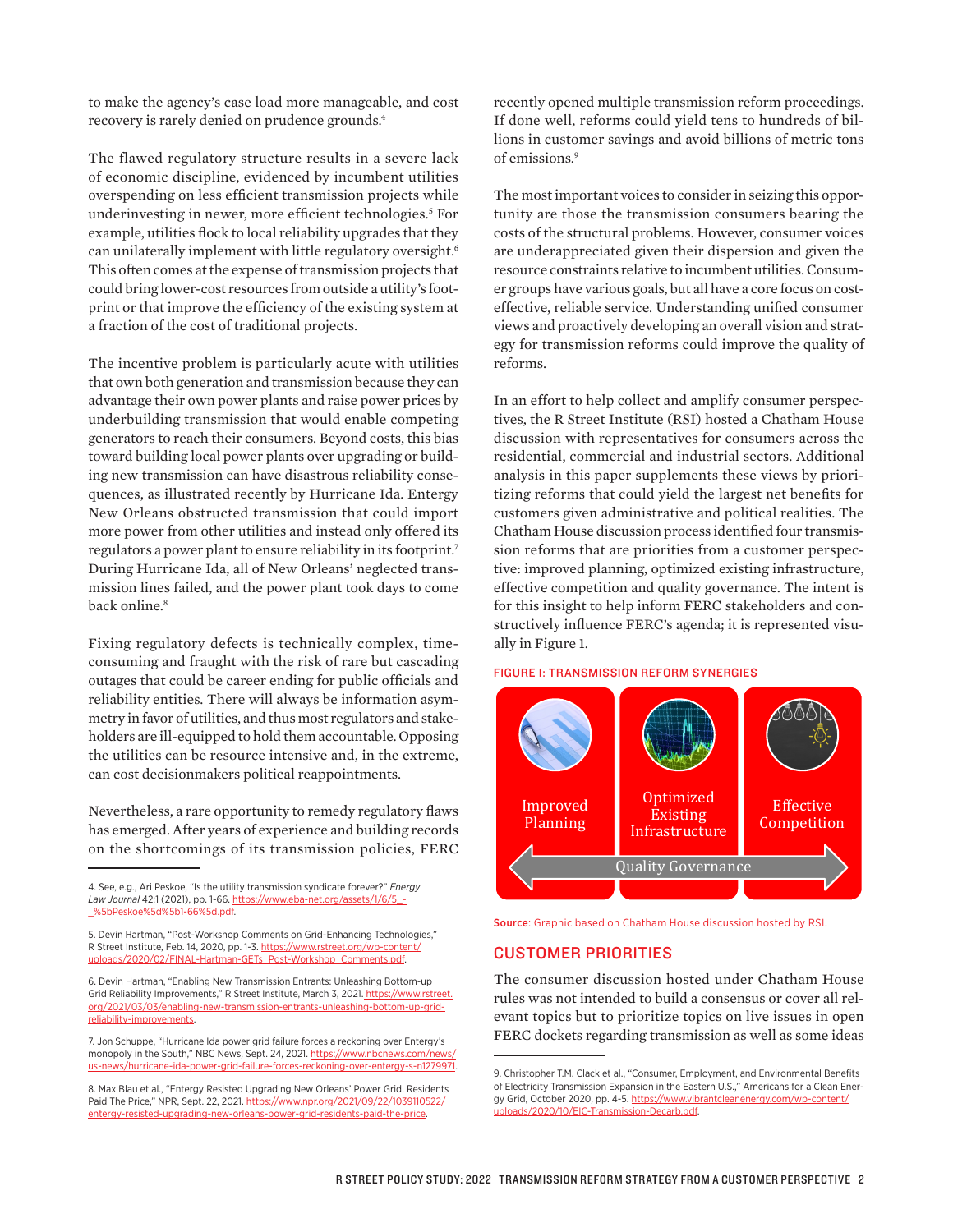beyond pending proceedings. At a high level, these topics included bettering future investments through improved planning; optimizing use of the existing system; leveraging competition to improve efficiency; and improving governance and transparency.

A common view among customer representatives was that the portfolio of transmission projects and upgrades being built were not the ones that provide the greatest efficiency gains, and this situation could be improved via better planning and revisiting exemptions from competition that enable incumbents to bypass means of prioritizing projects with higher net benefits for customers. Exemptions from regional planning for "supplemental" projects or local reliability upgrades have allowed incumbent utilities to channel billions per year into projects they can be sure to rate-base to eliminate the risk of being outbid by competitors.

Another problem with the competitive planning carve-out for local projects is that transmission-owning utilities may not sufficiently invest to serve non-native customers, such as transmission-dependent utilities (TDUs). This creates a "Swiss cheese" problem in which transmission-owning utilities (TOs) selectively upgrade for loads they serve and build around TDUs.10 Joint transmission ownership with TDUs could help ensure that TDU customers are cost-effectively served and could also facilitate timely siting for needed transmission.

Rights of first refusal (ROFR) granted to incumbent transmission owners also limit competition. Allocating costs of projects qualifying for a state's ROFR across state lines can result in other states' customers paying higher prices for transmission compared to what they would bear were the projects competitively solicited. Thus, one state's protectionist ROFR policies can result in interstate harm.

Other areas of agreement during the Chatham House discussion included the notion that projects that do not go through a full regulatory planning and approval process or that result from a transmission owner's exercise of an ROFR should not receive any Federal Power Act (FPA) Section 219 return on equity incentive points, which are bonus points in addition to how much a utility can normally earn from making capital investments.<sup>11</sup> These bonus adders are intended to incentivize utilities to take on investments or perform beneficial actions that it would otherwise not take or implement.

If FERC does not sufficiently remedy these planning and competitive exemption issues through a rulemaking, there is the possibility of more stringent case-by-case review. However, discussants felt under-resourced to engage in these reviews. Under the FPA, the burden is on public utility transmission owners to show that their rate increases are just and reasonable. But in order to make cases manageable, FERC has given utilities the presumption that their expenditures are prudent unless another party casts serious doubt. This has made it more burdensome for customers to engage in adversarial rate case proceedings. Further discouraging customers are the complexity of formula rate cases and the fact that FERC has historically not denied cost recovery on prudence grounds. Some discussants suggested that if FERC were to remove the presumption of prudence, that would at least put the onus on utilities to come forth with the information necessary to demonstrate their case.

Discussants were all interested in making better use of the existing system, which includes better integrating gridenhancing technologies (GETs), non-transmission alternatives (NTAs) and advanced conductors as part of the planning process. When presented with the question of how to hold planners and operators accountable in the consideration and deployment of GETs and NTAs, one idea, discussed in more detail below, was to create and enable an independent transmission monitor to ensure such consideration and deployment.

## Independent Transmission Monitor

Many of the customer groups were interested in an appropriately defined independent transmission monitor (ITM), though the groups had not yet developed internal consensus positions. Some emphasized that the transparency that a monitor can bring is necessary but insufficient to ensure accountability and that a monitor does not change TO incentives or encourage RTO incentives to align with their TO members. Many of the customer representatives thought it was worthwhile to define a set of minimum functions for ITMs. The functions could broadly include improving transparency; assisting stakeholders in evaluating plans; running alternative scenarios; investigating alternative solutions, such as GETs, NTAs and advanced conductors; and evaluating supplemental and local upgrades. ITMs could help evaluate whether projects planned on a broader scale could provide greater net benefits or if they would eliminate the need for proposed local projects.

Customer groups were interested in an independent entity that could better hold non-RTO planning regions accountable and mitigate the incentives for TOs to leave RTOs. Discussants highlighted some deficiencies in non-RTO planning, in which investor-owned utilities do not disclose their own plans and where the criteria for selecting a regional project

<sup>10.</sup> Devin Hartman and Beth Garza, "Plenty of low-hanging fruit: How FERC can catalyze transmission infrastructure," Utility Dive, April 9, 2021. [https://www.utilitydive.](https://www.utilitydive.com/news/plenty-of-low-hanging-fruit-how-ferc-can-catalyze-transmission-infrastruct/598088) [com/news/plenty-of-low-hanging-fruit-how-ferc-can-catalyze-transmission-infra](https://www.utilitydive.com/news/plenty-of-low-hanging-fruit-how-ferc-can-catalyze-transmission-infrastruct/598088)[struct/598088](https://www.utilitydive.com/news/plenty-of-low-hanging-fruit-how-ferc-can-catalyze-transmission-infrastruct/598088).

<sup>11.</sup> Energy Policy Act of 2005, Pub. L. No. 109-58, § 1241, 119 Stat. 594, 961, adding FPA § 219. [https://www.law.cornell.edu/uscode/text/16/824s.](https://www.law.cornell.edu/uscode/text/16/824s)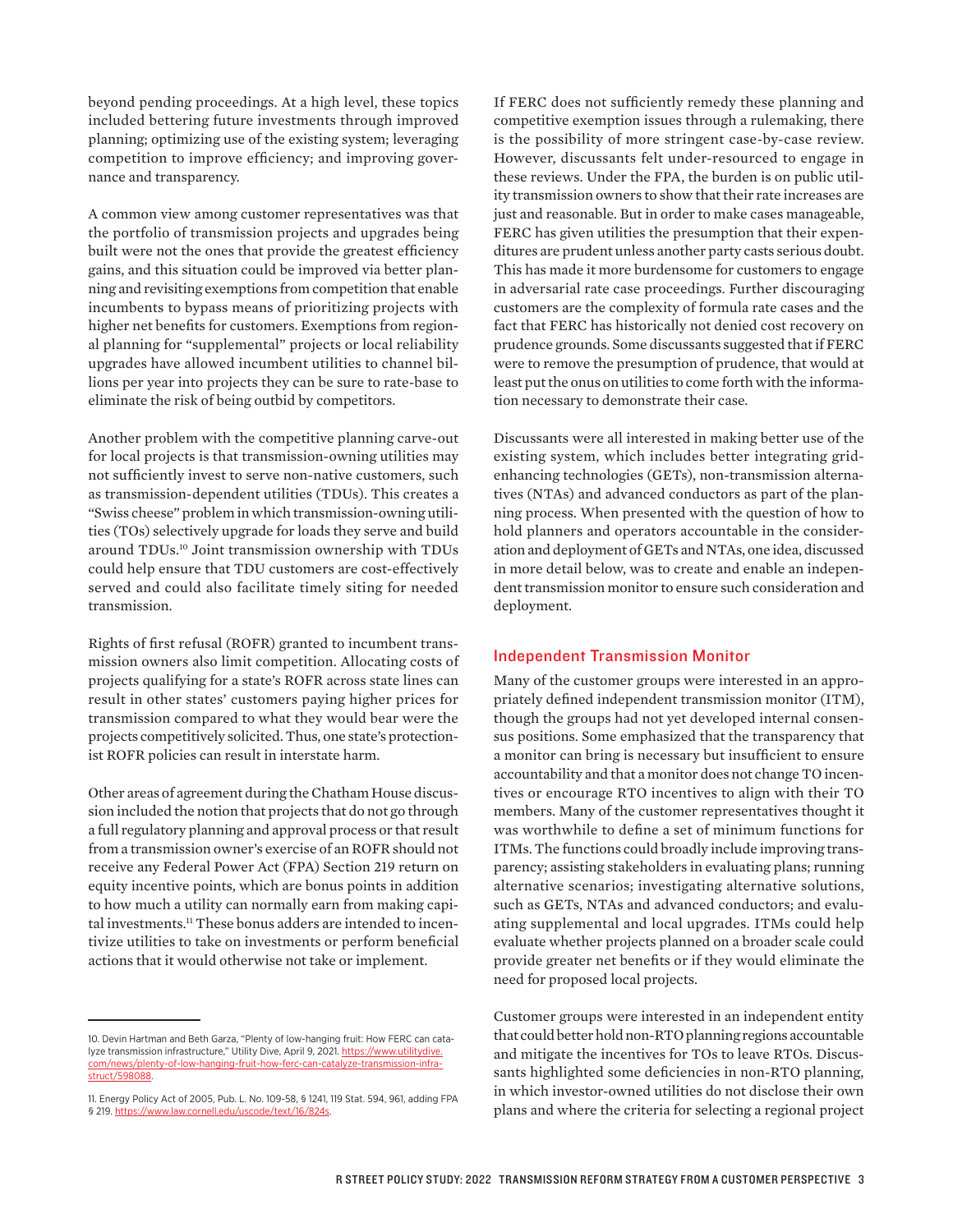are insurmountable as implemented. An ITM may need additional functions in non-RTO regions beyond what it would do in RTO regions. Customers suggested that FERC could specify a set of minimum functions for ITMs in all regions and give regional planners the opportunity to show that they meet those minimum functions in other ways. FERC may need to provide metrics and examples to illustrate what would be sufficient in terms of independence, transparency and accountability.

In a separate effort, 72 consumer organizations formed the Electricity Transmission Competition Coalition to specifically target the extensive exceptions to the Order 1000 competitive processes for incumbent transmission owners.12 Exceptions include allowing for technical carve-outs and permitting states to adopt ROFR laws to protect their incumbent transmission owners' interests.

State utility regulators and numerous consumer advocates from California to the Northeast also support better competition, with many asking FERC to reject a federal ROFR suggested by utilities.<sup>13</sup> The National Association of Regulatory Utility Commissioners asked FERC to encourage transmission competition, and Kentucky Public Service Commission Chairman Kent Chandler has emphasized the need for "Fewer ROFRs. More Competition."14

#### FERC ADMINISTRATIVE OPTIONS

FERC reform options include FERC-initiated rulemakings and investigations or FERC acting on stakeholder-initiated complaints. These require showing that existing practices are not "just and reasonable" or unduly discriminatory under FPA Section 206.15 For evidence, a theoretical threat of unjust and unreasonable rates for transmission service based on economic theory, prior Commission proceedings and a record of comments from experts has sufficed in judicial

review.16 However, because FERC and challenging parties carry the burden of proof under Section 206, these reforms can have relatively high administrative costs. FERC does not initiate many rulemakings per year, and Section 206 complaints appear to have a low success rate.<sup>17</sup>

FERC reforms range in their benefits and impact, administrative costs, stakeholder regulatory engagement, litigation costs, regulatory lead-time and chances of success. For example, a nationwide solution may be administratively costlier for FERC, but leaving more issues open for regional flexibility or fact-specific considerations shifts additional burden onto customers and other parties with fewer resources to monitor multiple proceedings and litigate individual cases. Further, delaying difficult decisions can prolong regulatory uncertainty, particularly as FERC's commissioner composition changes over time.

This paper examines the challenges, potential solutions and benefits of reform for each of the four customer priorities. However, these issues all have cross-cutting components, and reforms done in conjunction benefit from substantive, technical and FERC procedural synergies.

## BETTER TRANSMISSION INVESTMENTS THROUGH IMPROVED PLANNING

There are numerous studies estimating the benefits of better planning, including billions of dollars in savings, improved reliability and reduced emissions. For example, a report prepared for FERC summarizes retrospective analyses of the Midcontinent Independent System Operator's (MISO's) Multi-Value Project Portfolio,yielding benefit-to-cost ratios of 1.5 to 2.6 (\$22-75 billion in benefits, \$5.6-6.7 billion in costs) and Southwest Power Pool's Integrated Transmission Planning Portfolio, yielding a benefit-to-cost ratio of 2.45  $($17.6$ billion in benefits, $7.2 billion in costs).$ <sup>18</sup> Prospective estimates of interregional lines yield results of benefit-tocost ratios that reach as high as 2.5.19

Currently, the system is not set up to realize these benefits. Customers collectively emphasized that planning needs

<sup>12. &</sup>quot;Comments of The Electricity Transmission Competition Coalition, Building for the Future Through Electric Regional Transmission Planning and Cost Allocation and Generator Interconnection," Federal Energy Regulatory Commission, Docket No. RM21-17-000, Oct. 12, 2021, pp. 13-20. [https://www.ieca-us.com/wp-content/uploads/](https://www.ieca-us.com/wp-content/uploads/ETCC-ANOPR-Comments-Filed.pdf) [ETCC-ANOPR-Comments-Filed.pdf](https://www.ieca-us.com/wp-content/uploads/ETCC-ANOPR-Comments-Filed.pdf).

<sup>13.</sup> Ethan Howland, "8 states, DC urge FERC to reject EEI, Eversource call to drop competition for transmission projects," Utility Dive, Nov. 29, 2021. [https://www.utility](https://www.utilitydive.com/news/state-utility-regulators-ferc-competition-rofr-transmission/610608/)[dive.com/news/state-utility-regulators-ferc-competition-rofr-transmission/610608.](https://www.utilitydive.com/news/state-utility-regulators-ferc-competition-rofr-transmission/610608/)

<sup>14. &</sup>quot;Motion to Intervene and Comments of The National Association Of Regulatory Utility Commissioners, Building for the Future Through Electric Regional Transmission Planning and Cost Allocation and Generator Interconnection," Federal Energy Regulatory Commission, Docket No. RM21-17-000, Oct. 12, 2021, pp. 55-58. [https://elibrary.](https://elibrary.ferc.gov/eLibrary/filelist?accession_number=20211012-5536) [ferc.gov/eLibrary/filelist?accession\\_number=20211012-5536;](https://elibrary.ferc.gov/eLibrary/filelist?accession_number=20211012-5536) "Reply Comments of Kentucky Public Service Commission Chairman and Commissioner Kent A. Chandler, Building for the Future Through Electric Regional Transmission Planning and Cost Allocation and Generator Interconnection," Docket No. RM21-17-000, Dec. 1, 2021, p. 3. rary.ferc.gov/eLibrary/filelist?a

<sup>15.</sup> Environmental Law Program, "FPA Statutory Supplement Contents," Harvard Law School, Sept. 2015, p. 2.  [https://statepowerproject.files.wordpress.com/2015/09/fpa](https://statepowerproject.files.wordpress.com/2015/09/fpa-supplement.pdf)[supplement.pdf](https://statepowerproject.files.wordpress.com/2015/09/fpa-supplement.pdf).

<sup>16. &</sup>quot;DC Circuit Denies Order No. 1000 Appeals, Upholds FERC's Vision for Transmission Planning and Cost Allocation," Van Ness Feldman LLP, Aug. 18, 2014. [https://](https://www.vnf.com/3136) [www.vnf.com/3136.](https://www.vnf.com/3136)

<sup>17.</sup> Peskoe. [https://www.eba-net.org/assets/1/6/5\\_-\\_%5bPeskoe%5d%5b1-66%5d.pdf](https://www.eba-net.org/assets/1/6/5_-_%5bPeskoe%5d%5b1-66%5d.pdf).

<sup>18.</sup> Pfeifenberger. [https://www.brattle.com/wp-content/uploads/2022/01/21st-](https://www.brattle.com/wp-content/uploads/2022/01/21st-Century-Transmission-Planning-Benefits-Quantification-and-Cost-Allocation.pdf)[Century-Transmission-Planning-Benefits-Quantification-and-Cost-Allocation.pdf;](https://www.brattle.com/wp-content/uploads/2022/01/21st-Century-Transmission-Planning-Benefits-Quantification-and-Cost-Allocation.pdf) "Midcontinent Independent System Operator," MTEP17 Multi-Value Project Triennial Review, September 2017, p. 23. [https://cdn.misoenergy.org/MTEP17%20MVP%20](https://cdn.misoenergy.org/MTEP17%20MVP%20Triennial%20Review%20Report117065.pdf) [Triennial%20Review%20Report117065.pdf;](https://cdn.misoenergy.org/MTEP17%20MVP%20Triennial%20Review%20Report117065.pdf) "Regional Cost Allocation Review," Southwest Power Pool, July 11, 2016, p. 5. [https://www.spp.org/documents/46235/rcar%20](https://www.spp.org/documents/46235/rcar%202%20report%20final.pdf) [2%20report%20final.pdf.](https://www.spp.org/documents/46235/rcar%202%20report%20final.pdf)

<sup>19.</sup> Aaron Bloom et al., "The Value of Increased HVDC Capacity Between Eastern and Western U.S. Grids: The Interconnections Seam Study," *IEEE Transactions on Power Systems* 37:3 (Sept. 27, 2021), pp. 1760-1769. [https://ieeexplore.ieee.org/docu](https://ieeexplore.ieee.org/document/9548789)[ment/9548789](https://ieeexplore.ieee.org/document/9548789).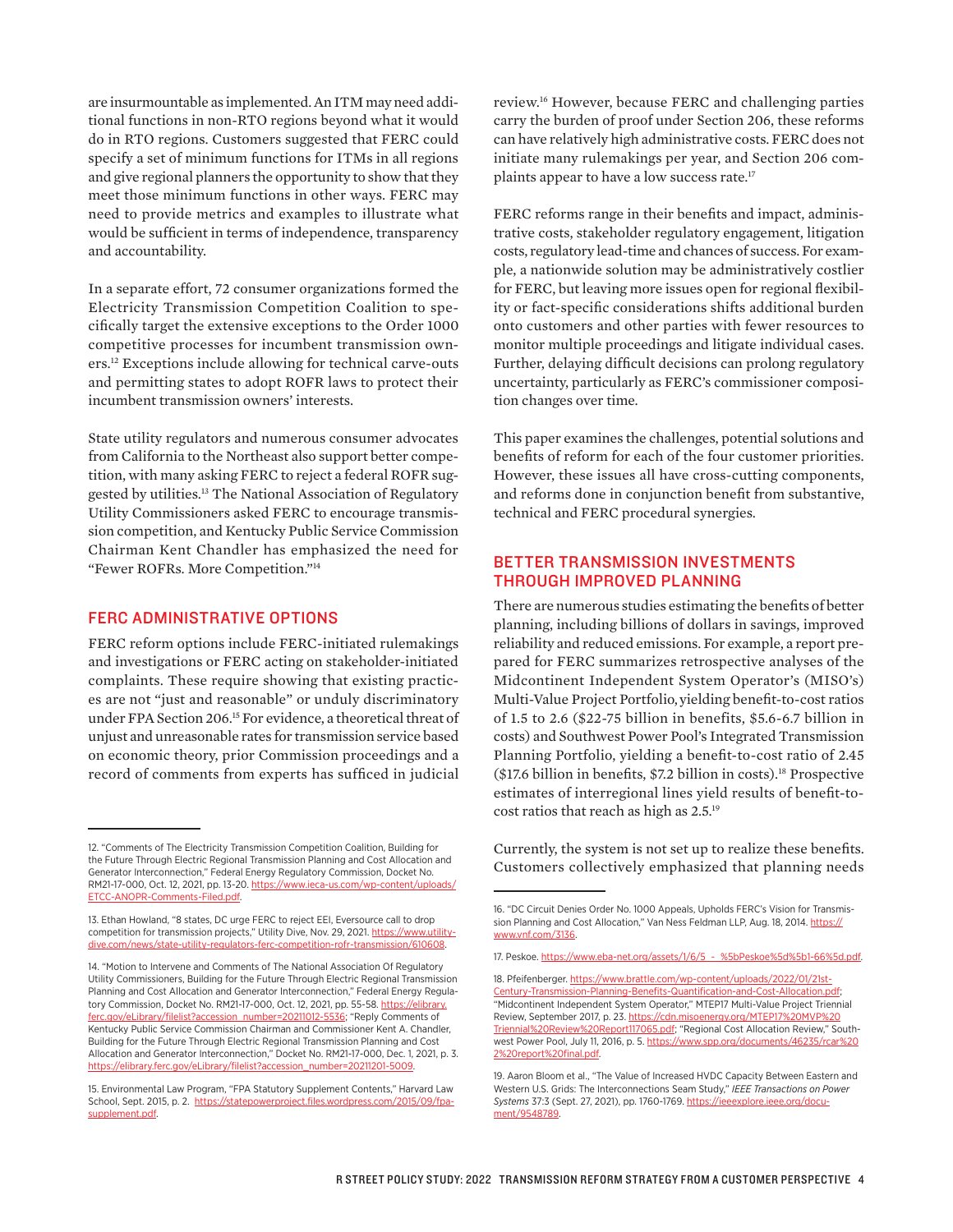to ensure that the most efficient projects are built across regions, including longer regional and interregional lines, but with particular emphasis on non-RTO regions. Costof-service utilities will not seek to build the transmission projects that result in greater efficiency in the absence of competition from non-incumbent developers, such as projects that are exempted from the Order 1000 competitive planning process. The level of transmission project benefits depends on how well they are planned and what benefits are considered. Regional "planning" in non-RTO regions that combine utility plans without evaluating basic adjusted production cost benefits of alternate proposals, much less the many other benefits that transmission can provide, will underestimate the value of regional transmission.<sup>20</sup> Outside of RTOs, the lack of independent and transparent regional planning has enabled entrenched monopolies to maintain their position against those who could do the same or a better job at lower costs.<sup>21</sup>

FERC's advance notice of proposed rulemaking (ANOPR) covers planning, cost allocation and generator interconnection.22 The rulemakings that will stem from the ANOPR and related technical conferences are key vehicles for muchneeded nationwide reform.23 FERC's most recent action on this record was to announce a Notice of Proposed Rulemaking (NOPR), which includes a provision to propose a requirement for transmission providers to "conduct long-term regional transmission planning on a sufficiently forwardlooking basis to meet transmission needs driven by changes in the resource mix and demand."24

Many of the solutions discussed throughout the ANOPR comments are critical, including conducting more thorough and accurate accounting of benefits and costs; requiring interregional planning and not simply coordination; anticipating changes to the resource mix and proactively planning; and eliminating means for which IOUs can continue to

20. Pfeifenberger. [https://www.brattle.com/wp-content/uploads/2022/01/21st-Cen](https://www.brattle.com/wp-content/uploads/2022/01/21st-Century-Transmission-Planning-Benefits-Quantification-and-Cost-Allocation.pdf)[tury-Transmission-Planning-Benefits-Quantification-and-Cost-Allocation.pdf](https://www.brattle.com/wp-content/uploads/2022/01/21st-Century-Transmission-Planning-Benefits-Quantification-and-Cost-Allocation.pdf); Joseph H. Eto and Giulia Gallo, "Regional Transmission Planning: A review of practices following FERC Order Nos. 890 and 1000," November 2017, p. 20. [https://eta-publications.](https://eta-publications.lbl.gov/sites/default/files/lbnl_2001079_final_102519.pdf) [lbl.gov/sites/default/files/lbnl\\_2001079\\_final\\_102519.pdf.](https://eta-publications.lbl.gov/sites/default/files/lbnl_2001079_final_102519.pdf)

21. Zach Hale and Ellie Potter, "FERC hears support for proactive transmission planning, with caveats," S&P Global Market Intelligence, Oct. 13, 2021. [https://www.](https://www.spglobal.com/marketintelligence/en/news-insights/latest-news-headlines/ferc-hears-support-for-proactive-transmission-planning-with-caveats-67054658) [spglobal.com/marketintelligence/en/news-insights/latest-news-headlines/ferc-hears](https://www.spglobal.com/marketintelligence/en/news-insights/latest-news-headlines/ferc-hears-support-for-proactive-transmission-planning-with-caveats-67054658)[support-for-proactive-transmission-planning-with-caveats-67054658](https://www.spglobal.com/marketintelligence/en/news-insights/latest-news-headlines/ferc-hears-support-for-proactive-transmission-planning-with-caveats-67054658).

22. "Building for the Future Through Electric Regional Transmission Planning and Cost Allocation and Generator Interconnection," Advance Notice of Proposed Rulemaking, Federal Energy Regulatory Commission Docket No. RM21-17-000, July 27, 2021. [https://www.federalregister.gov/documents/2021/07/27/2021-15512/building-for-the](https://www.federalregister.gov/documents/2021/07/27/2021-15512/building-for-the-future-through-electric-regional-transmission-planning-and-cost-allocation-and)[future-through-electric-regional-transmission-planning-and-cost-allocation-and.](https://www.federalregister.gov/documents/2021/07/27/2021-15512/building-for-the-future-through-electric-regional-transmission-planning-and-cost-allocation-and)

23. "Technical Conference on Building for the Future Through Electric Regional Transmission Planning and Cost Allocation and Generator Interconnection," Docket No. RM21-17-000, last accessed April 11, 2022. https://www.ferc.gov/news-events [events/technical-conference-building-future-through-electric-regional-transmission.](https://www.ferc.gov/news-events/events/technical-conference-building-future-through-electric-regional-transmission)

24. "Building for the Future Through Electric Regional Transmission Planning and Cost Allocation and Generator Interconnection," Notice of Proposed Rulemaking, Federal Energy Regulatory Commission Docket No. RM21-17-000, April 21, 2022, p. 1. [https://elibrary.ferc.gov/eLibrary/filelist?accession\\_num=20220421-3090.](https://elibrary.ferc.gov/eLibrary/filelist?accession_num=20220421-3090)

avoid the planning or building of more efficient regional and interregional solutions. These reforms would benefit from improved competition, oversight and inclusive planning, discussed further below. However, a number of reforms that could amplify these benefits are still missing.

#### Broader Geographic Scale

Order 1000 requires interregional coordination between neighboring pairs of Order 1000 Planning Regions. However, existing planning reforms consider transforming the interregional coordination to an interregional planning requirement and do not include interconnection-wide or nationwide planning. Thus, the proposed rule may not sufficiently expand the scope of planning regions to capture some of the most efficient solutions.

## Independent Transmission Planners in All Regions and Plan Accountability

Without an independent entity that oversees or conducts the broader planning, certain reforms may not result in interregional plans that differ from rolled-up regional plans. Even if regional plans are made, some utilities may not build their part of the plan in a timely way, particularly if they have incentives to underbuild transmission. Independent analysis and planning across regions are key to a solution. A potential avenue is through the U.S. Department of Energy's (DOE) Building a Better Grid Initiative, in which DOE will engage states and stakeholders in a nationwide planning study.25 The DOE could conduct nationwide transmission planning and solicit competitive bidding from transmission developers. If needed, the DOE could petition FERC, perhaps through initiating a rulemaking under Section 403 of the DOE Act to recognize the DOE's transmission plan as one that can qualify for Order 1000 cost allocation.26 Then, public utilities subject to FERC jurisdiction winning the bids can file their rates with FERC to recover costs and earn a return under FPA Section 205.

#### Additional FERC Tools to Shepherd Utilities into Better Planning Practices

Section 205 requires that rates are "just and reasonable," and projects that have not satisfied certain criteria indicative of good planning arguably may not meet this mandate. FERC may deny utility 205 filings and use FPA Section 206 to enforce planning requirements, including initiating an investigation into whether a utility's planning processes

<sup>25.</sup> Office of Electricity, "Building a Better Grid Initiative," U.S. Department of Energy, last accessed March 31, 2022. [https://www.energy.gov/oe/building-better-grid](https://www.energy.gov/oe/building-better-grid-initiative)[initiative](https://www.energy.gov/oe/building-better-grid-initiative).

<sup>26. 42</sup> US Code § 7173, "Initiation of rulemaking procedures before Commission," Legal Information Institute, last accessed April 11, 2022. [https://www.law.cornell.edu/](https://www.law.cornell.edu/uscode/text/42/7173) [uscode/text/42/7173](https://www.law.cornell.edu/uscode/text/42/7173).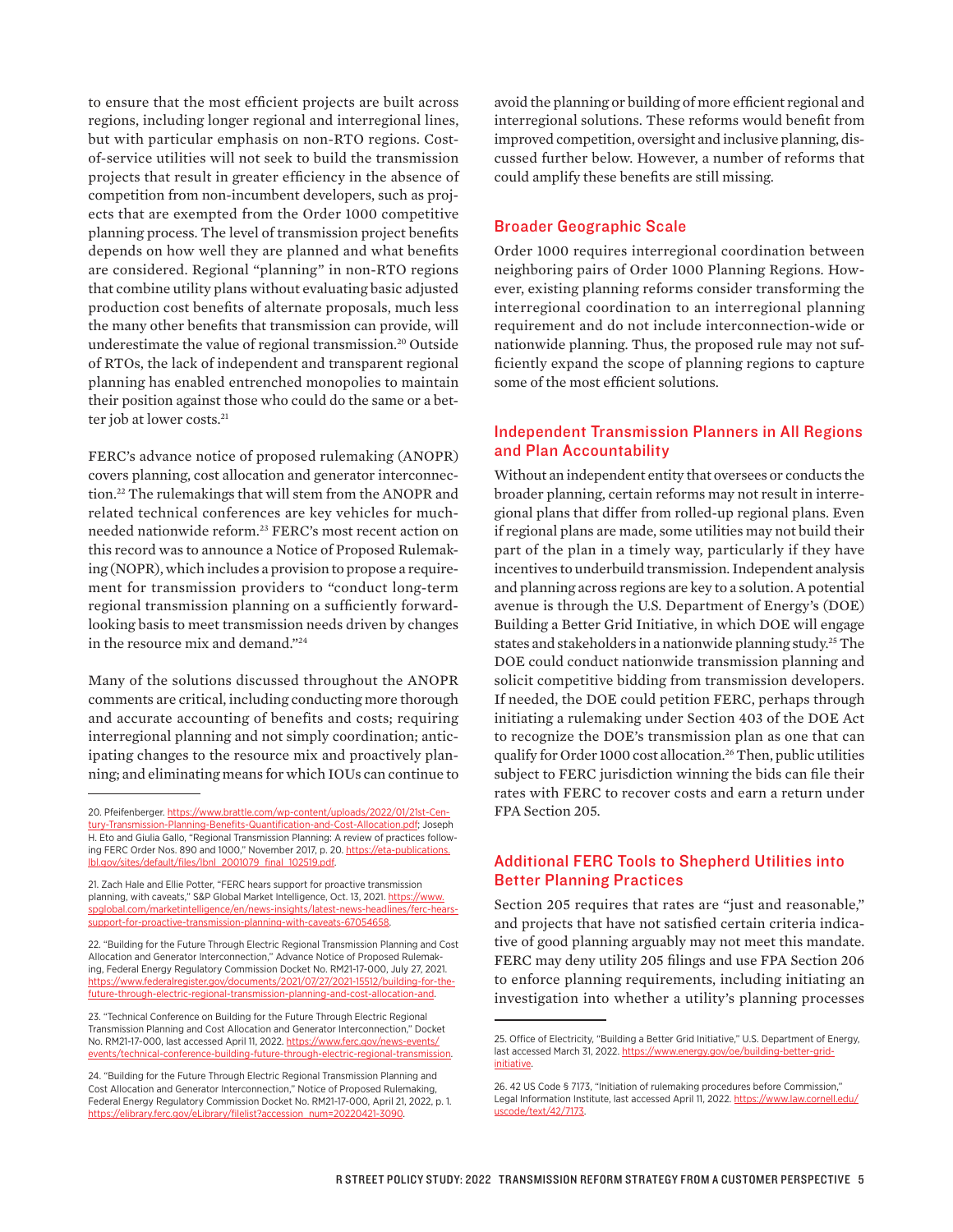#### FIGURE 2: TOTAL COSTS MINIMIZED BY GENERATION AND TRANSMISSION CO-OPTIMIZATION



Source: Image reproduced with permission from Midcontinent Independent System Operator (MISO), "Long Range Transmission Planning - Preparing for the Evolving Future Grid," MISO Planning Advisory Committee, Aug. 12, 2020, p. 7. [https://cdn.misoen](https://cdn.misoenergy.org/20200812%20PAC%20Item%2003c%20Long%20Range%20Transmission%20Planning%20Presentation465531.pdf)[ergy.org/20200812%20PAC%20Item%2003c%20Long%20Range%20Transmission%20Planning%20Presentation465531.pdf](https://cdn.misoenergy.org/20200812%20PAC%20Item%2003c%20Long%20Range%20Transmission%20Planning%20Presentation465531.pdf).<br>.

pose a threat to just and reasonable rates.<sup>27</sup> Further, instead of FERC's current practice of presuming that all utility expenditures are prudent unless a challenger raises a serious doubt, FERC may require that utilities justify all of their costs as pru-<br> dent upfront in order to demonstrate the reasonableness of their rates, as required by the FPA. Utilities could earn a pre-<br>Their rates, as required by the FPA. Utilities could earn a pre-<br>Important first step. However, develop sumption of prudence if their projects go through an Order enewable potential is the greates sumption of protected in their projects go through an order three broad competitive planning process and if they can show that mission they have satisfied a checklist of alternatives.28 To do other-*Non-Transmission Alternatives (NTAs) or Non-Wires Solutions*  wise burdens customers who are already disadvantaged by information asymmetry and have fewer resources to pursue that developers will site renewable bo multiple cases. States have also noted that utility rate filings are "resource intensive and requir[e] specialized rate exper- mation about how tise . . . [and] any organization representing consumer inter-could be co-optimized in relation to l ests would reasonably question whether it has missed asking important questions."29 Part of the prudence demonstration could include a showing that the utility has considered alternative solutions, such as GETs, NTAs, regional solutions, etc., and had a reason backed by analysis to reject them.30

#### Co-optimization of Transmission and Generation https://cdn.misoenergy.org/20200812%20PAC%20Item%2003c%20Long%20Range%20Transmission%20Planning%

It is widely understood that fuel- and emissions-free resources are among the lowest cost options, but additional transmission is needed to access these resources. Identifying resource-rich regions, like renewable energy zones, is an important first step. However, developing generation where renewable potential is the greatest and building further transmission out may not yield the least-cost solution overall if the additional transmission costs exceed the marginal gains of building further away from load. Instead of taking it as a given that developers will site renewable building projects where it is windiest and sunniest, it would be useful to provide information about how siting for generation and transmission could be co-optimized in relation to load. This would help state and local governments and other stakeholders understand how to minimize costs for the same benefits. RTOs are in a good position to provide this type of information.

As seen in Figure 2, MISO analysis shows that while appropriate transmission builds can help bring low-cost generation online, current practices of building transmission to far-flung renewable developments can be as costly as relying on local distributed generation and building little-to-no transmission. Better planning that considers cooptimization analysis could result in more efficient overall power system development. If shorter transmission lines are needed, that may also mitigate some siting disputes.

## OPTIMIZING EXISTING INFRASTRUCTURE WITH EFFICIENT TECHNOLOGIES

Customers across all sectors were in strong agreement that technologies and operational changes that can help optimize

<sup>27. 16</sup> U.S.C. § 824e (2012); "Order to show cause re Monongahela Power Company," Federal Energy Regulatory Commission, Docket No. EL16-71, Aug. 26, 2016, p. 1. https://elibrary.ferc.gov/eLibrary/filedownload?fileid=01E2EB3 [C31FAFC91712.](https://elibrary.ferc.gov/eLibrary/filedownload?fileid=01E2EB33-66E2-5005-8110-C31FAFC91712)

<sup>28. &</sup>quot;Comments of The Electricity Transmission Competition Coalition, Building for the Future Through Electric Regional Transmission Planning and Cost Allocation and Generator Interconnection," Federal Energy Regulatory Commission, Docket No. RM21-17-000, Oct. 12, 2021, pp. 13-20. [https://www.ieca-us.com/wp-content/uploads/](https://www.ieca-us.com/wp-content/uploads/ETCC-ANOPR-Comments-Filed.pdf) [ETCC-ANOPR-Comments-Filed.pdf](https://www.ieca-us.com/wp-content/uploads/ETCC-ANOPR-Comments-Filed.pdf).

<sup>29. &</sup>quot;Initial Comments of the New England States Committee on Electricity, Building for the Future Through Electric Regional Transmission Planning and Cost Allocation and Generator Interconnection," Federal Energy Regulatory Commission, Docket No. RM21-17-000, Oct. 12, 2021. [https://nescoe.com/resource-center/anopr-initial](https://nescoe.com/resource-center/anopr-initial-comments)[comments.](https://nescoe.com/resource-center/anopr-initial-comments)

<sup>30.</sup> Peskoe. [https://www.eba-net.org/assets/1/6/5\\_-\\_%5BPeskoe%5D%5B1-66%5D.](https://www.eba-net.org/assets/1/6/5_-_%5BPeskoe%5D%5B1-66%5D.pdf) [pdf.](https://www.eba-net.org/assets/1/6/5_-_%5BPeskoe%5D%5B1-66%5D.pdf)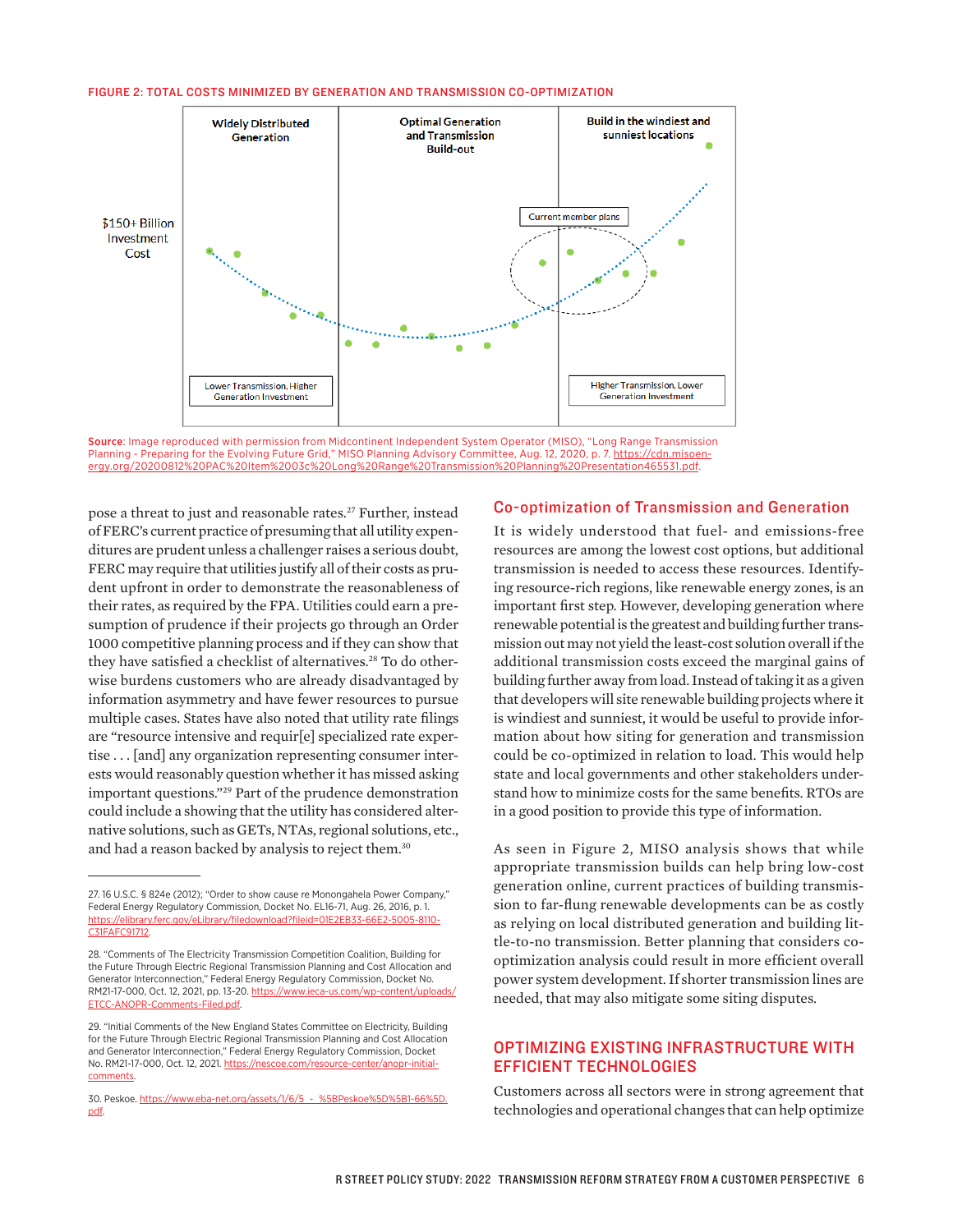the existing system need to be incorporated in planning, operational and other relevant processes.<sup>31</sup> These technologies fall into three broad categories.

• Non-transmission Alternatives (NTAs) or Non-Wires Solutions

NTAs include storage, demand response, energy efficiency and distributed energy resources and can reduce usage—particularly during peak times. These technologies typically have uses other than providing transmission services and need access to different revenue streams. Dispatchable resources could be used as a means of indirectly altering power flow.

• Grid-Enhancing Technologies (GETs)

GETs often include technologies that can be layered onto existing transmission systems to better account for grid and ambient conditions and enable operational changes to improve the efficiency of the existing system. Examples are dynamic line ratings (DLR) that inform operators when more capacity is available on the wires based on weather conditions, topology optimization software and power flow control devices. The latter, along with judicious dispatch of NTAs or operating switches to open and close lines, could act on information from topology optimization as well as DLR. Studies have estimated potential GETs benefits, and they significantly exceed costs. Pennsylvania-New Jersey-Maryland Interconnection (PJM) studied a hypothetical DLR installation on one of its most congested lines and found system congestion payments would decrease by more than \$4 million and provide a two-month payback of the estimated \$500,000 installation cost.<sup>32</sup> This translates to a benefit-to-cost ratio of about eight. A study for Southwest Power Pool suggests that spending about \$90 million to implement GETs could yield annual savings of about \$175 million, for a benefit-to-cost ratio of nearly two.33 Another estimate indicates that PJM could realize more than \$245 million per year in real-time and day-ahead market savings for the costs of implementing topology-optimization software.34

• Right of Ways (ROWs)

Advanced transmission technologies that efficiently expand capacity on existing ROWs have not seen as much attention as GETs, but should, given how difficult new ROWs are to obtain. Many of these technologies can be combined and include reconductoring with higher capacity; lower line-loss wires; and installing a flexible alternating current transmission system (FACTS) to increase the power flow on lines; and/or conversion to HVDC, which could transmit up to 3.5 times more power.35 Converting to new tower configurations coupled with low-impedance bundled conductors can reduce line losses and significantly increase power delivery capability along existing ROWs.36 Overall, the design can increase line capacity by 50 percent. Furthermore, composite-core conductors can lower line losses by 25 to 40 percent compared to traditional cables.<sup>37</sup> Finally, increasing operating voltage or number of circuits on an existing line, while not a technology, should also be considered in planning.<sup>38</sup>

The problem is that cost-of-service utilities do not have much incentive to improve the efficiency of their systems but do have a financial incentive to build up to what their regulators allow. Thus, the status quo regulatory structure presents a severe disincentive to adopt more efficient technologies that can mitigate higher-capital-cost projects.39 Potential solutions could include the following.

#### **Efficiency**

Efficiency must be factored into planning, which needs to optimize the system with available technology and infrastructure. But improved planning alone is an incomplete solution. Competitive, "solutions-based" solicitations pressure utilities to use all the tools at their disposal to meet

<sup>31.</sup> See, e.g., "Advanced Transmission Technologies," U.S. Department of Energy, December 2020. [https://www.energy.gov/sites/prod/files/2021/02/f82/Advanced%20](https://www.energy.gov/sites/prod/files/2021/02/f82/Advanced%20Transmission%20Technologies%20Report%20-%20final%20as%20of%2012.3%20-%20FOR%20PUBLIC.pdf) [Transmission%20Technologies%20Report%20-%20final%20as%20of%2012.3%20](https://www.energy.gov/sites/prod/files/2021/02/f82/Advanced%20Transmission%20Technologies%20Report%20-%20final%20as%20of%2012.3%20-%20FOR%20PUBLIC.pdf) [-%20FOR%20PUBLIC.pdf](https://www.energy.gov/sites/prod/files/2021/02/f82/Advanced%20Transmission%20Technologies%20Report%20-%20final%20as%20of%2012.3%20-%20FOR%20PUBLIC.pdf).

<sup>32. &</sup>quot;The Benefits Of The PJM Transmission System," PJM, April 16, 2019, p. 63. [https://](https://www.pjm.com/-/media/library/reports-notices/special-reports/2019/the-benefits-of-the-pjm-transmission-system.pdf) [www.pjm.com/-/media/library/reports-notices/special-reports/2019/the-benefits-of](https://www.pjm.com/-/media/library/reports-notices/special-reports/2019/the-benefits-of-the-pjm-transmission-system.pdf)[the-pjm-transmission-system.pdf.](https://www.pjm.com/-/media/library/reports-notices/special-reports/2019/the-benefits-of-the-pjm-transmission-system.pdf)

<sup>33.</sup> T. Bruce Tsuchida et al., "Unlocking the Queue with Grid Enhancing Technologies," Brattle, Feb. 1, 2021, p. 10. [https://watt-transmission.org/wp-content/](https://watt-transmission.org/wp-content/uploads/2021/02/Brattle__Unlocking-the-Queue-with-Grid-Enhancing-Technologies__Final-Report_Public-Version.pdf90.pdf) uploads/2021/02/Brattle\_Unlocking-the-Queue-with-Grid-Enhancing-Technolo-<br>gies\_Final-Report\_Public-Version.pdf90.pdf. Final-Report\_Public-Version.pdf90.pdf

<sup>34.</sup> Pablo A. Ruiz and Xiaoguang Li, "Transmission Topology Optimization to Efficiently Mitigate Congestion & Overloads: Case Studies and a Path Toward Implementation," Federal Energy Regulatory Commission, Docket No. AD10-12-012, June 23, 2021, p. 8. [https://www.ferc.gov/media/w1-ruiz.](https://www.ferc.gov/media/w1-ruiz)

<sup>35.</sup> See, e.g., "Conductor efficiency can dramatically reduce CO2 emissions," CTC Global, last accessed April 11, 2022. [https://www.ctcglobal.com/efficiency;](https://www.ctcglobal.com/efficiency) "Advanced Transmission Technologies," pp. 26-27. [https://www.energy.gov/sites/prod/](https://www.energy.gov/sites/prod/files/2021/02/f82/Advanced%20Transmission%20Technologies%20Report%20-%20final%20as%20of%2012.3%20-%20FOR%20PUBLIC.pdf) [files/2021/02/f82/Advanced%20Transmission%20Technologies%20Report%20-%20](https://www.energy.gov/sites/prod/files/2021/02/f82/Advanced%20Transmission%20Technologies%20Report%20-%20final%20as%20of%2012.3%20-%20FOR%20PUBLIC.pdf) [final%20as%20of%2012.3%20-%20FOR%20PUBLIC.pdf;](https://www.energy.gov/sites/prod/files/2021/02/f82/Advanced%20Transmission%20Technologies%20Report%20-%20final%20as%20of%2012.3%20-%20FOR%20PUBLIC.pdf) Liza Reed et al., "Expanding Transmission Capacity: Examples of Regulatory Paths for Five Alternative Strategies," *The Electricity Journal* 33:6 (July 2020). <https://doi.org/10.1016/j.tej.2020.106770>.

<sup>36. &</sup>quot;AEP's bold new approach to overhead line design," Modern Power Systems, March 23, 2016, [https://www.modernpowersystems.com/features/featureaeps-new](https://www.modernpowersystems.com/features/featureaeps-new-approach-to-overhead-line-design-4847288)[approach-to-overhead-line-design-4847288](https://www.modernpowersystems.com/features/featureaeps-new-approach-to-overhead-line-design-4847288).

<sup>37. &</sup>quot;The Benefits Of The PJM Transmission System," pp. 61-62. [https://www.pjm.](https://www.pjm.com/-/media/library/reports-notices/special-reports/2019/the-benefits-of-the-pjm-transmission-system.pdf) [com/-/media/library/reports-notices/special-reports/2019/the-benefits-of-the-pjm](https://www.pjm.com/-/media/library/reports-notices/special-reports/2019/the-benefits-of-the-pjm-transmission-system.pdf)[transmission-system.pdf.](https://www.pjm.com/-/media/library/reports-notices/special-reports/2019/the-benefits-of-the-pjm-transmission-system.pdf)

<sup>38.</sup> Jay Holman, "Increasing Transmission Capacity," Wind Systems, Jan. 10, 2011. [https://www.windsystemsmag.com/increasing-transmission-capacity.](https://www.windsystemsmag.com/increasing-transmission-capacity)

<sup>39.</sup> Devin Hartman, "R Street Comments on Electric Regional Transmission Planning and Cost Allocation and Generator Interconnection before the Federal Energy Regulatory Commission," R Street Institute, Oct. 12, 2021. [https://www.rstreet.](https://www.rstreet.org/2021/10/12/r-street-comments-on-electric-regional-transmission-planning-and-cost-allocation-and-generator-interconnection-before-the-federal-energy-regulatory-commission/) [org/2021/10/12/r-street-comments-on-electric-regional-transmission-planning-and](https://www.rstreet.org/2021/10/12/r-street-comments-on-electric-regional-transmission-planning-and-cost-allocation-and-generator-interconnection-before-the-federal-energy-regulatory-commission/)[cost-allocation-and-generator-interconnection-before-the-federal-energy-regulato](https://www.rstreet.org/2021/10/12/r-street-comments-on-electric-regional-transmission-planning-and-cost-allocation-and-generator-interconnection-before-the-federal-energy-regulatory-commission/)[ry-commission](https://www.rstreet.org/2021/10/12/r-street-comments-on-electric-regional-transmission-planning-and-cost-allocation-and-generator-interconnection-before-the-federal-energy-regulatory-commission/).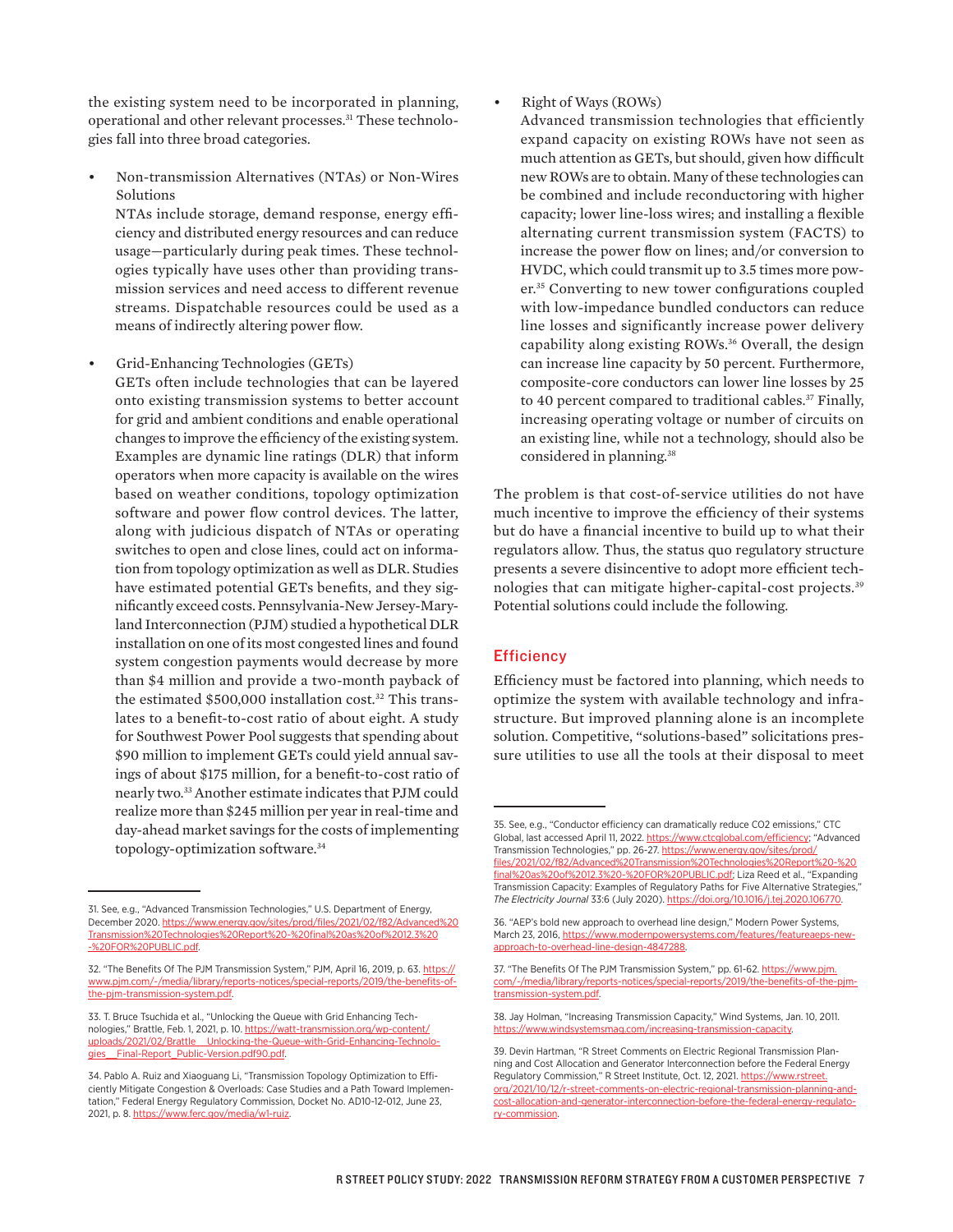transmission needs at least-cost and to potentially innovate in order to submit a winning proposed plan. 40

#### **Transparency**

Transparency and information sharing would facilitate efficient proposal design through more inclusive planning by allowing GETs/NTA providers and other stakeholders to provide input on how these technologies and resources could help produce a less expensive solution. These stakeholders will likely need data, information and modeling assistance to effectively participate in planning.

#### **Performance**

Performance-based rates (PBR) are an alternative to the problematic cost-of-service model that enables the utility to retain its monopoly. Compensation under PBR is based on the utility meeting performance metrics instead of increasing capital expenditures. Despite congressional and FERC interest, progress has been incremental and slow. FERC first considered PBR in Order 2000 (1999).<sup>41</sup> The Energy Policy Act of 2005 directed that the "Commission shall establish, by rule, incentive-based (including performance-based) rate treatments for the transmission of electric energy in interstate commerce by public utilities for the purpose of benefiting consumers by ensuring reliability and reducing the cost of delivered power by reducing transmission congestion."42 In response, FERC issued Order 679 offering additional incentives on top of base rates and is currently revisiting its incentives policy in FERC Docket No. RM20-10.43

#### **Accuracy**

FERC recently finalized a line-rating rule, Order 881, requiring all transmission providers to use ambient-adjusted ratings to increase the accuracy of near-term line ratings.<sup>44</sup> This is a good step forward, albeit incremental, as ambientadjusted ratings are the lowest common denominator. Order 881 does not mandate dynamic line ratings (DLR) adoption but requires that RTOs establish and maintain systems and procedures necessary to allow transmission owners to vol-

untarily use DLR. A separate notice of inquiry builds on the record for further action on DLR.45 DLR could be established broadly but with an opt-out in circumstances where utilities can explain why using DLR would not be appropriate or cost effective.

Additional solutions that have not received as much attention but would help are described below.

#### Operational Changes

Operational changes will be needed for some of these technologies to be effective, but these may not be part of a FERC tariff under current practice. Given how they can impact rates, FERC may consider incorporating best "good-utility" practices into tariffs. More generally, maximizing use of existing transmission will also require market rule changes; for example, interregional transmission is not being fully used due to inefficient charges levied on imported or exported power and inaccurate short-term price forecasting.<sup>46</sup> An independent transmission monitor could identify chronically congested corridors and model how GETs and NTAs could cost effectively alleviate congestion.

#### Cost-Based Compensation

Cost-based compensation should be implemented for NTAs to provide transmission service. Energy efficiency, demand response and other NTAs may not be eligible for cost-based compensation for transmission service even if they reduce the need for transmission as non-transmission alternatives. Discussions about storage providing transmission service are gaining ground unevenly across the RTOs.<sup>47</sup> FERC has a policy statement providing guidance on the ability of electric storage resources to provide both transmission and market services and seek to recover their costs through both costbased and market-based rates concurrently.<sup>48</sup> While a policy statement is less administratively costly, it has a softer effect than a rule and requires near unanimous commissioner support to be effective. Following on the heels of Order 745, Orders 841 and 2222 govern how these resources can participate and be compensated for market-based services. FERC could take an additional step and address how these resourc-

<sup>40.</sup> Pfeifenberger et al., "Cost Savings Offered by Competition in Electric Transmission: Experience to Date and the Potential for Additional Customer Value," Brattle April 2019, p. 11. [https://www.brattle.com/wp-content/uploads/2021/05/16726\\_cost\\_](https://www.brattle.com/wp-content/uploads/2021/05/16726_cost_savings_offered_by_competition_in_electric_transmission.pdf) [savings\\_offered\\_by\\_competition\\_in\\_electric\\_transmission.pdf.](https://www.brattle.com/wp-content/uploads/2021/05/16726_cost_savings_offered_by_competition_in_electric_transmission.pdf)

<sup>41. &</sup>quot;Order No. 2000: Regional Transmission Organizations," Federal Energy Regulatory Commission, Docket No. RM99-2-000, Dec. 20, 1999, p. 7. [https://www.ferc.gov/](https://www.ferc.gov/sites/default/files/2020-06/RM99-2-00K_1.pdf) [sites/default/files/2020-06/RM99-2-00K\\_1.pdf](https://www.ferc.gov/sites/default/files/2020-06/RM99-2-00K_1.pdf).

<sup>42.</sup> Energy Policy Act of 2005. [https://www.law.cornell.edu/uscode/text/16/824s.](https://www.law.cornell.edu/uscode/text/16/824s)

<sup>43.</sup> Order No. 679, Promoting Transmission Investment through Pricing Reform, 71 Fed. Reg. 43,294 (2006). https://www.ferc.gov/whats-new/comm-mee [pdf.](https://www.ferc.gov/whats-new/comm-meet/072006/E-3.pdf)

<sup>44. &</sup>quot;Order No. 881, Managing Transmission Line Ratings," Federal Energy Regulatory Commission, Jan. 21, 2021. [https://www.federalregister.gov/docu](https://www.federalregister.gov/documents/2021/01/21/2020-26107/managing-transmission-line-ratings)[ments/2021/01/21/2020-26107/managing-transmission-line-ratings](https://www.federalregister.gov/documents/2021/01/21/2020-26107/managing-transmission-line-ratings).

<sup>45. &</sup>quot;Notice of Inquiry, Implementation of Dynamic Line Ratings," Federal Energy Regulatory Commission, Docket No. AD22-5-000, Feb. 17, 2022. [https://elibrary.ferc.](https://elibrary.ferc.gov/eLibrary/filedownload?fileid=680bb3ae-b80b-c303-9733-7f0915d00000) [gov/eLibrary/filedownload?fileid=680bb3ae-b80b-c303-9733-7f0915d00000.](https://elibrary.ferc.gov/eLibrary/filedownload?fileid=680bb3ae-b80b-c303-9733-7f0915d00000)

<sup>46.</sup> Travis Kavulla, "Efficient Solutions for Issues in Electricity Seams," R Street Institute Policy Study No. 172, April 2019. [https://www.rstreet.org/2019/04/30/efficient](https://www.rstreet.org/2019/04/30/efficient-solutions-for-issues-in-electricity-seams)solutions-for-issues-in-electricity-seams

<sup>47.</sup> Sharon Thomas, "Storage As a Transmission Asset is Gaining Traction in Many RTOs/ISOs," Energy Storage Association, Dec. 15, 2020. [https://energystorage.org/](https://energystorage.org/storage-as-a-transmission-alternative-is-gaining-traction-in-many-rtos-isos/) [storage-as-a-transmission-alternative-is-gaining-traction-in-many-rtos-isos.](https://energystorage.org/storage-as-a-transmission-alternative-is-gaining-traction-in-many-rtos-isos/)

<sup>48. &</sup>quot;Utilization of Electric Storage Resources for Multiple Services When Receiving Cost-Based Rate Recovery", Federal Energy Regulatory Commission, Docket No. PL17-2-000, Jan. 19, 2017. https://www.ferc.gov/sites/default/files/2020-04/E-2 [pdf](https://www.ferc.gov/sites/default/files/2020-04/E-2_34.pdf).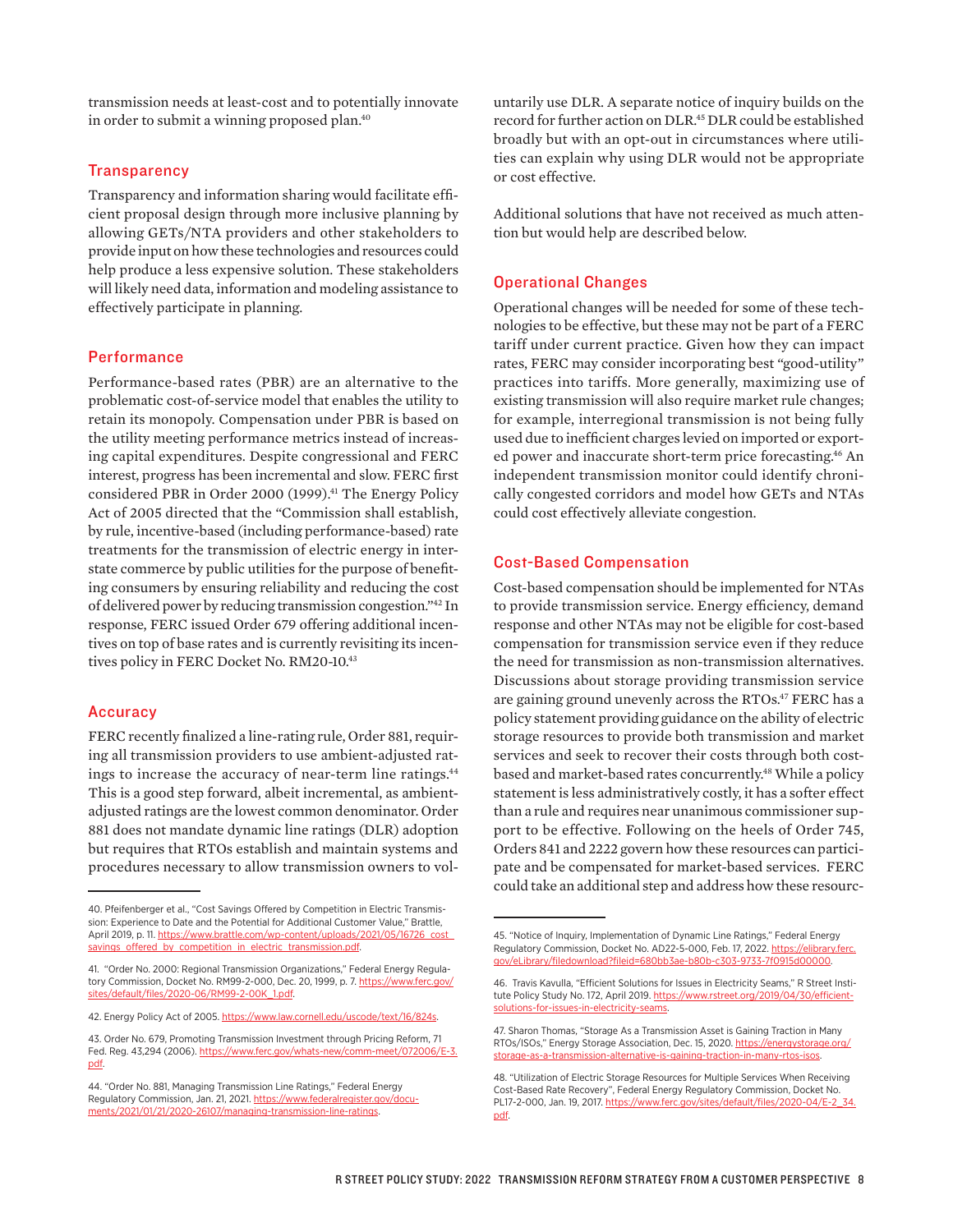es may value stack and be compensated for cost-based transmission service in addition to earning market-based rates.

#### Inefficiency Identification

Improving the efficiency of the U.S. grid has been incremental and piecemeal because utility business model incentives often work against efficiency. Further, utilities themselves have better information about how to improve the efficiency of their own systems compared to regulators and stakeholders. Stakeholders are thus skeptical of PBR, which has yielded mixed results at the state level.<sup>49</sup> Even shared-savings proposals have been controversial, as customers believe costof-service utilities already have an obligation to implement cost-effective solutions as part of good utility practice and should therefore already be considering and implementing more efficient technologies.

The U.S. grid loses about 5 percent of all the electricity generated through transmission and distribution.<sup>50</sup> Utilities are in the best position to identify and mitigate inefficiencies throughout their systems, whether through reconductoring with lower-line-loss wires, installing and operating power flow control devices or otherwise. Where there is notable information asymmetry, regulators can set a target. For example, regulators could set targets to improve efficiency by a certain percentage per year based on the best available technologies, such as advanced transmission technologies and NTAs, but allow the utilities to determine how to cost effectively achieve the outcome. This could be implemented through an incentive rate, but stakeholders are concerned that performance-based rate incentives are too easy for utilities to game.

Another possibility is to set efficiency standards, similar to Environmental Protection Agency standards associated with emissions reductions or limits.<sup>51</sup> In this case, Congress would likely need to extend the Energy Policy Act of 2005 or grant new authority, likely to the DOE, along a similar vein to DOE appliance-efficiency standards.52 The Energy Policy Act of 2005 standards have reduced the national energy bill by

about \$80 billion.<sup>53</sup> The grid is like a large modular machine, but distribution transformers are currently the only type of transmission technology covered.54 Technology-forcing standards could also incentivize innovation; best-available technologies that are uniformly applicable could simply be required, but establishing a standard that requires new innovation has also proven successful in the past.<sup>55</sup>

## LEVERAGING COMPETITION TO ENSURE COST **EFFECTIVENESS**

The benefits and cost savings from competition are well established.56 However, transmission projects subject to competition only represent 3 percent of U.S. transmission investments between 2013 and 2017. Based on this data, estimated cost savings from expanding competitive processes could range from 20 to 30 percent, consistent with savings achieved with similar competitive processes in Canada, the United Kingdom and Brazil.57 Newer evidence suggests competition benefits reach 20 to 40 percent in cost savings and drive innovation in technological solutions, as well as financing mechanisms and risk-management methods.<sup>58</sup> This can include cost-containment mechanisms that reduce the risk of cost escalations that customers bear. For example, in Southwest Power Pool's (SPP) solicitation last year, the winning proposal from NextEra cost 27 percent less than the next-lowest offer. The maintenance and operations savings over a 40-year period are expected to produce a 30 percent cost decrease.

<sup>49.</sup> See, e.g., Chris Villarreal, "R Street Supplemental Reply Comments to Xcel Energy's Reply Comments on Performance Based Ratemaking proposal, State Of Minnesota Before The Public Utilities Commission," R Street Institute, Sept. 9, 2021. [https://www.rstreet.org/2021/09/09/r-street-supplemental-reply-comments-to](https://www.rstreet.org/2021/09/09/r-street-supplemental-reply-comments-to-xcel-energys-reply-comments-on-performance-based-ratemaking-proposal)[xcel-energys-reply-comments-on-performance-based-ratemaking-proposal.](https://www.rstreet.org/2021/09/09/r-street-supplemental-reply-comments-to-xcel-energys-reply-comments-on-performance-based-ratemaking-proposal)

<sup>50. &</sup>quot;Frequently Asked Questions," U.S. Energy Information Administration, last accessed April 11, 2022. <https://www.eia.gov/tools/faqs/faq.php?id=105&t=3>.

<sup>51. &</sup>quot;Setting Emissions Standards Based on Technology Performance," United States Environmental Protection Agency, last accessed April 11, 2022. [https://www.epa.gov/](https://www.epa.gov/clean-air-act-overview/setting-emissions-standards-based-technology-performance) [clean-air-act-overview/setting-emissions-standards-based-technology-performance.](https://www.epa.gov/clean-air-act-overview/setting-emissions-standards-based-technology-performance)

<sup>52.</sup> Energy Policy Act of 2005. [https://www.gpo.gov/fdsys/pkg/PLAW-109publ58/](https://www.gpo.gov/fdsys/pkg/PLAW-109publ58/pdf/PLAW-109publ58.pdf) [pdf/PLAW-109publ58.pdf](https://www.gpo.gov/fdsys/pkg/PLAW-109publ58/pdf/PLAW-109publ58.pdf); "About the Appliance and Equipment Standards Program," U.S. Department of Energy, last accessed March 31, 2022. [https://www.energy.gov/](https://www.energy.gov/eere/buildings/about-appliance-and-equipment-standards-program) [eere/buildings/about-appliance-and-equipment-standards-program.](https://www.energy.gov/eere/buildings/about-appliance-and-equipment-standards-program)

<sup>53. &</sup>quot;Fact Sheet, Energy Efficiency Standards for Appliances, Lighting and Equipment," Environmental and Energy Study Institute, Aug. 11, 2017. [https://www.eesi.org/](https://www.eesi.org/papers/view/fact-sheet-energy-efficiency-standards-for-appliances-lighting-and-equipmen) [papers/view/fact-sheet-energy-efficiency-standards-for-appliances-lighting-and](https://www.eesi.org/papers/view/fact-sheet-energy-efficiency-standards-for-appliances-lighting-and-equipmen)[equipmen](https://www.eesi.org/papers/view/fact-sheet-energy-efficiency-standards-for-appliances-lighting-and-equipmen).

<sup>54. &</sup>quot;Energy Conservation Program: Energy Conservation Standards for Distribution Transformers; Final Rule," U.S. Department of Energy, April 18, 2013. [https://www.](https://www.govinfo.gov/content/pkg/FR-2013-04-18/pdf/2013-08712.pdf) [govinfo.gov/content/pkg/FR-2013-04-18/pdf/2013-08712.pdf.](https://www.govinfo.gov/content/pkg/FR-2013-04-18/pdf/2013-08712.pdf)

<sup>55.</sup> David Gerard and Lester B. Lave, "Implementing technology-forcing policies: The 1970 Clean Air Act Amendments and the introduction of advanced automotive emissions controls in the United States," *Technological Forecasting & Social Change* 72 (2005), pp. 761-778. [https://faculty.lawrence.edu/gerardd/wp-content/uploads/](https://faculty.lawrence.edu/gerardd/wp-content/uploads/sites/9/2014/02/18-TFSC-Gerard-Lave.pdf) [sites/9/2014/02/18-TFSC-Gerard-Lave.pdf](https://faculty.lawrence.edu/gerardd/wp-content/uploads/sites/9/2014/02/18-TFSC-Gerard-Lave.pdf).

<sup>56.</sup> See, e.g., Johannes Pfeifenberger, "Competitive Transmission Planning Offers Significant Cost Savings and Consumer Benefits," Brattle, Oct. 25, 2018. [https://www.](https://www.brattle.com/news-and-knowledge/news/brattle-economists-competitive-transmission-planning-offers-significant-cost-savings-and-consumer-benefits) [brattle.com/news-and-knowledge/news/brattle-economists-competitive-transmis](https://www.brattle.com/news-and-knowledge/news/brattle-economists-competitive-transmission-planning-offers-significant-cost-savings-and-consumer-benefits)[sion-planning-offers-significant-cost-savings-and-consumer-benefits](https://www.brattle.com/news-and-knowledge/news/brattle-economists-competitive-transmission-planning-offers-significant-cost-savings-and-consumer-benefits); Hartman and Garza. [https://www.utilitydive.com/news/plenty-of-low-hanging-fruit-how-ferc-can](https://www.utilitydive.com/news/plenty-of-low-hanging-fruit-how-ferc-can-catalyze-transmission-infrastruct/598088)[catalyze-transmission-infrastruct/598088](https://www.utilitydive.com/news/plenty-of-low-hanging-fruit-how-ferc-can-catalyze-transmission-infrastruct/598088).

<sup>57.</sup> Pfeifenberger et al., p. 1. [https://www.brattle.com/wp-content/](https://www.brattle.com/wp-content/uploads/2021/05/16726_cost_savings_offered_by_competition_in_electric_transmission.pdf) [uploads/2021/05/16726\\_cost\\_savings\\_offered\\_by\\_competition\\_in\\_electric\\_trans](https://www.brattle.com/wp-content/uploads/2021/05/16726_cost_savings_offered_by_competition_in_electric_transmission.pdf)[mission.pdf.](https://www.brattle.com/wp-content/uploads/2021/05/16726_cost_savings_offered_by_competition_in_electric_transmission.pdf)

<sup>58.</sup> See, e.g., Tom Kleckner, "SPP Board of Directors/Members Committee Briefs: Oct. 26, 2021," RTO Insider, Nov 1, 2021. https://www.rtoinsider.com/articles/28966-spp [board-directors-mc-102621](https://www.rtoinsider.com/articles/28966-spp-board-directors-mc-102621); "Draft Impact Assessment," Office of Gas and Electricity Markets, last accessed March 31, 2022, p. 27. [https://www.ofgem.gov.uk/sites/default/](https://www.ofgem.gov.uk/sites/default/files/2021-08/Transmission_Early_Competition_IA_Final.pdf) [files/2021-08/Transmission\\_Early\\_Competition\\_IA\\_Final.pdf;](https://www.ofgem.gov.uk/sites/default/files/2021-08/Transmission_Early_Competition_IA_Final.pdf) Pfeifenberger et al., p. 10. [https://www.brattle.com/wp-content/uploads/2021/05/16726\\_cost\\_savings\\_](https://www.brattle.com/wp-content/uploads/2021/05/16726_cost_savings_offered_by_competition_in_electric_transmission.pdf) offered by competition in electric transmission.pdf.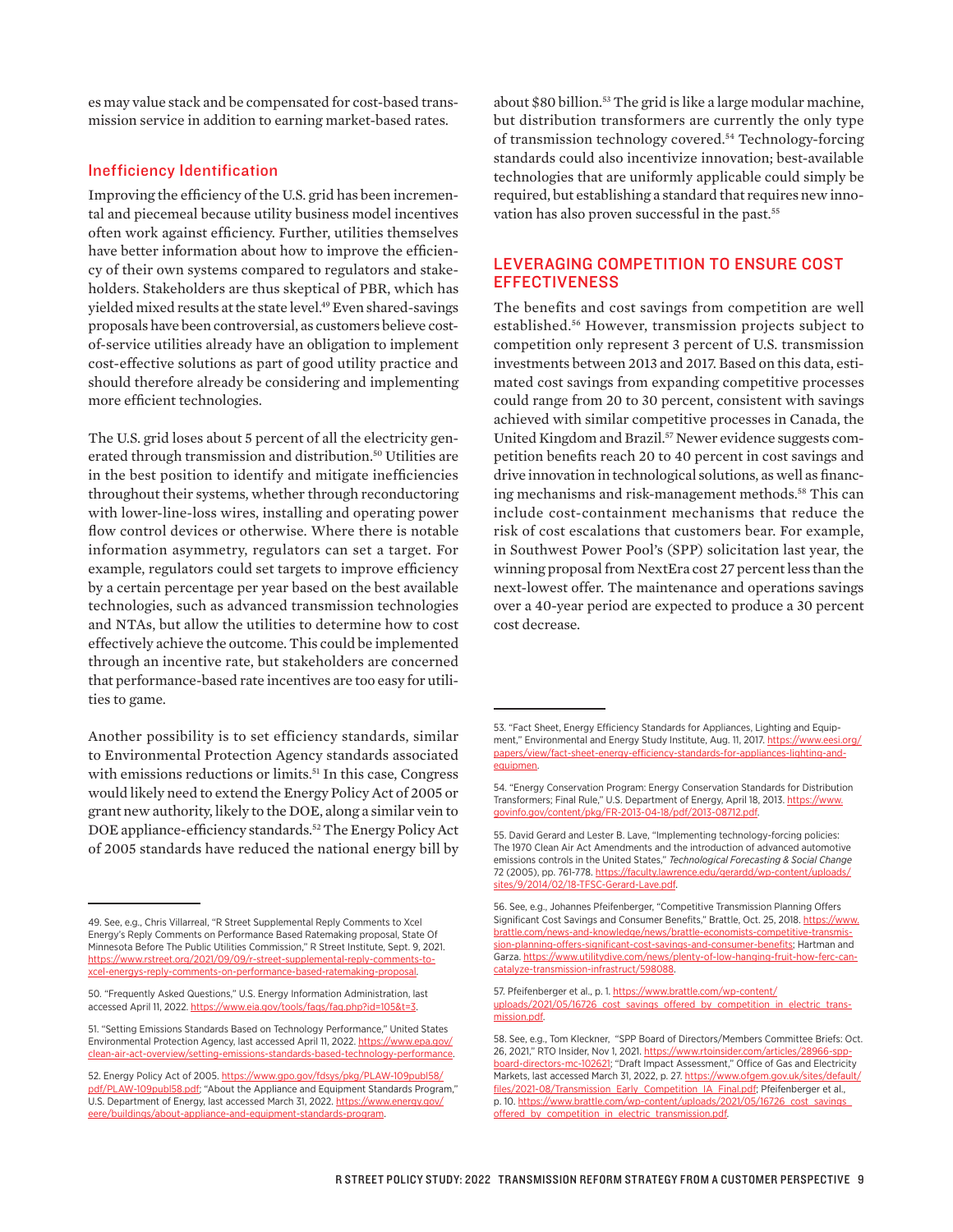#### TABLE 1: CUSTOMER SAVINGS FROM U.S. AND INTERNATIONAL EXPERIENCE WITH COMPETITIVE PROCESSES

| Region         | <b>Estimated Savings</b> |
|----------------|--------------------------|
| CAISO          | 29-50 percent            |
| <b>MISO</b>    | 15-28 percent            |
| P.IM           | 60-67 percent            |
| SPP            | 50-58 percent            |
| <b>NYISO</b>   | 22 percent               |
| <b>IESO</b>    | 16 percent               |
| AESO           | 21 percent               |
| United Kingdom | 23-34 percent            |
| Brazil         | 20-40 percent            |

Source: Data derived from Judy Chang, "Cost Savings Offered by Competition in Electric Transmission, Experience to Date and Potential Value for Electricity Consumers," NARUC Annual Meeting, Brattle Group, Nov. 19, 2019, p. 19. [https://pubs.naruc.org/pub/656DDB87-F249-7EBF-8516-9BB-](https://pubs.naruc.org/pub/656DDB87-F249-7EBF-8516-9BBB7AA1FE5F)[B7AA1FE5F.](https://pubs.naruc.org/pub/656DDB87-F249-7EBF-8516-9BBB7AA1FE5F)

Even factoring in the costs of administering these competitive solicitations, the benefits vastly outweigh the costs. For instance, SPP's cost of administering its first competitive process was about \$500,000, recovered from each of the respondents and accounting for about 3 percent of the project's \$17 million cost estimate. SPP estimated that developers spent \$300,000 to \$400,000 each to prepare their proposals.59 In 2017, PJM spent \$1.7 million administering five solicitation windows, 97 percent of which were recovered from the project proponents.<sup>60</sup>

However, the problem is that monopoly utilities do not want to give up their exclusive franchise and will seek to thwart the competitive process by hoarding information and ROWs, often lobbying for ROFRs—even to the detriment of their own captive customers.61 Projects protected by ROFRs could harm other states that are allocated costs of those projects.

Even though RTOs independently administer the competitive transmission planning process, RTO membership is voluntary, and the threat of transmission owners leaving is a concern for RTOs. It is therefore difficult for RTOs to divorce themselves completely from transmission-owner influence. Incumbents have pressured RTOs to adopt exemptions to competition, resulting in differing technical, but somewhat

arbitrary, exemptions to Order 1000 competitive processes across the regions and contributing to varying levels of success with competition. Incumbents then have prioritized competition-exempt projects.<sup>62</sup> According to industry experts, even when transmission projects make it through the planning process, utilities sometimes do not build the planned transmission on time.

Promising solutions have been offered in the ANOPR record to enhance competitive processes and encourage independent, stakeholder-inclusive and transparent regional transmission planning. Productive reforms, most of which are supported by key customer interests, include several options:<sup>63</sup>

- Eliminating unnecessary restrictions on competitive project eligibility, such as project-cost allocation requirements.
- Applying competitive mechanisms and requiring an independent transmission planner in all regions, although RTOs may demonstrate to FERC that they satisfy this role.
- Strengthening independence, transparency and inclusivity of stakeholder participation in transmission planning and competitive bidding administration.
- Lowering the voltage threshold for projects exempt from competition.
- Collaborating with states to encourage competition below the threshold.
- Preempting state ROFR laws for interstate transmission or requiring that all costs of a project subject to ROFR be allocated within the state.
- Requiring transmission owners to demonstrate in their case-in-chief the prudence of transmission projects not offered for competitive solicitation.

Competition between utilities can help hold them accountable for keeping costs reasonable. This is analogous to how electricity markets discipline expenditures and help stakeholders and regulators better understand what costs are reasonable. Further, competition could help address foot dragging by incumbents that do not have sufficient incentives to build transmission, because if they do not, others will.

<sup>59. &</sup>quot;Prepared Statement of Paul Suskie, Executive Vice President and General Counsel, Southwest Power Pool, Inc., Competitive Transmission Development Technical Conference," Federal Energy Regulatory Commission, Docket No. AD16-18-000, last accessed April 11, 2022, p. 2. [https://www.ferc.gov/sites/default/files/2020-08/](https://www.ferc.gov/sites/default/files/2020-08/Suskie-SPP.pdf) Suskie-SPP.pdf

<sup>60.</sup> Pfeifenberger et. al., p. 12. [https://www.brattle.com/wp-content/](https://www.brattle.com/wp-content/uploads/2021/05/16726_cost_savings_offered_by_competition_in_electric_transmission.pdf) [uploads/2021/05/16726\\_cost\\_savings\\_offered\\_by\\_competition\\_in\\_electric\\_trans](https://www.brattle.com/wp-content/uploads/2021/05/16726_cost_savings_offered_by_competition_in_electric_transmission.pdf)[mission.pdf](https://www.brattle.com/wp-content/uploads/2021/05/16726_cost_savings_offered_by_competition_in_electric_transmission.pdf).

<sup>61.</sup> See, e.g., Jon Schuppe, "Hurricane Ida power grid failure forces a reckoning over Entergy's monopoly in the South," NBC News, Sept. 24, 2021. [https://www.nbcnews.](https://www.nbcnews.com/news/us-news/hurricane-ida-power-grid-failure-forces-reckoning-over-entergy-s-n1279971) [com/news/us-news/hurricane-ida-power-grid-failure-forces-reckoning-over-entergy](https://www.nbcnews.com/news/us-news/hurricane-ida-power-grid-failure-forces-reckoning-over-entergy-s-n1279971)[s-n1279971.](https://www.nbcnews.com/news/us-news/hurricane-ida-power-grid-failure-forces-reckoning-over-entergy-s-n1279971)

<sup>62.</sup> Johannes Pfeifenberger, "Generation Interconnection and ELCC Values for Variable Resources," Brattle, Feb. 25, 2022, p. 7. [https://www.brattle.com/wp-content/](https://www.brattle.com/wp-content/uploads/2022/02/Generation-Interconnection-and-ELCC-Values-for-Variable-Resources.pdf) [uploads/2022/02/Generation-Interconnection-and-ELCC-Values-for-Variable-Re](https://www.brattle.com/wp-content/uploads/2022/02/Generation-Interconnection-and-ELCC-Values-for-Variable-Resources.pdf)[sources.pdf](https://www.brattle.com/wp-content/uploads/2022/02/Generation-Interconnection-and-ELCC-Values-for-Variable-Resources.pdf).

<sup>63. &</sup>quot;Comments Of The Electricity Transmission Competition Coalition, Building for the Future Through Electric Regional Transmission Planning and Cost Allocation and Generator Interconnection," Federal Energy Regulatory Committee, Docket No. RM21- 17-000, Oct. 12, 2021, pp. 13-20. [https://www.ieca-us.com/wp-content/uploads/ETCC-](https://www.ieca-us.com/wp-content/uploads/ETCC-ANOPR-Comments-Filed.pdf)[ANOPR-Comments-Filed.pdf.](https://www.ieca-us.com/wp-content/uploads/ETCC-ANOPR-Comments-Filed.pdf)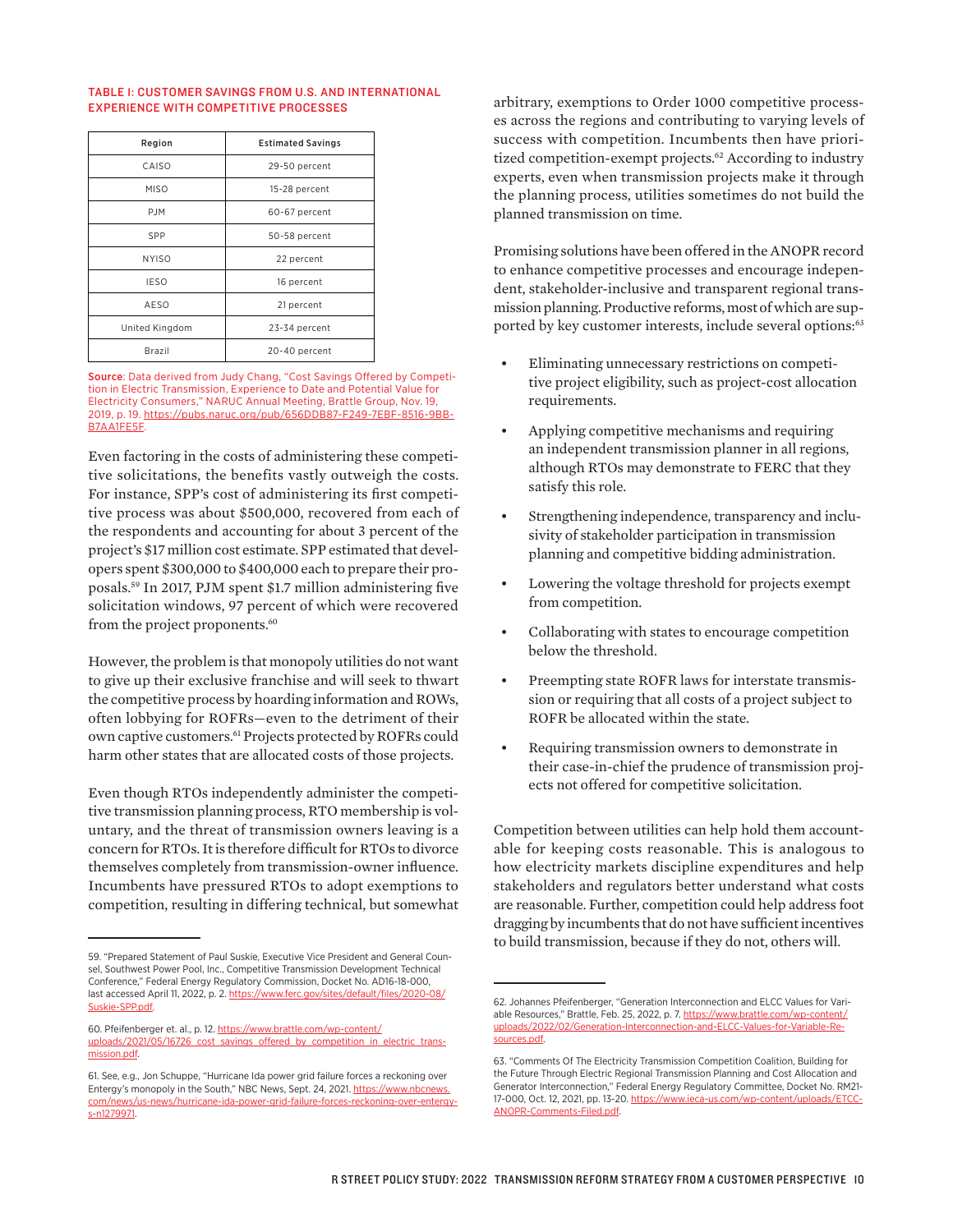The NOPR, however, proposes a direction that diminishes competition. It proposes to expand a form of competitive exemption, specifically a conditional federal ROFR, for incumbent transmission providers.<sup>64</sup> The extent that this would undercut existing competitive mechanisms hinges on details like the eligibility definition, which may be expansive in the NOPR.<sup>65</sup>

Beyond the ANOPR and NOPR, FERC could better promote competition in specific cases. For example, in *TranSource v. PJM*, a FERC administrative law judge found PJM's process for authorizing transmission upgrades was not transparent and unduly discriminated against a merchant developer.<sup>66</sup> Specifically, the judge found that the transmission planning models, criteria and assumptions provided were inadequate to allow stakeholders to replicate their planning studies in a timely manner and that inputs were not disclosed. Yet FERC reversed the judge's decision.

Eliminating ROFRs may be politically difficult when FERC does not want to interfere with state issues. However, not addressing one state's protectionist policies harms other states' interests in keeping costs down. This is precisely the type of situation where federal intervention is needed. Of course, the first and best solution is for states to hold firm against utility lobbying for ROFRs.67 In any event, FERC could also interpret RTO tariffs in favor of competition, which has not always been the case.<sup>68</sup>

In contrast to the RTOs, independent market monitors are better positioned to be candid and independent from transmission owners, and they overwhelmingly support competition enhancement.<sup>69</sup> This underscores the value of independent oversight and administration across all regions, as discussed in the next section.

## GOVERNANCE IMPROVEMENTS TO FACILITATE COST-EFFECTIVE OUTCOMES WITH BUY-IN

Transparency, inclusive stakeholder processes and accountability are key prerequisites to effectuating substantive reforms. Further, without adequate, timely information and technical assistance, competition will not fully work because non-incumbent stakeholders cannot effectively participate in planning processes and submit competitive proposals. Incumbent, transmission-owning monopolies are well aware of this advantage and guard it.

Improving transparency has been a long-standing goal, and struggle, at FERC. Even prior to Order 1000, Order 890 required:

transmission providers to disclose to all customers and other stakeholders the basic criteria, assumptions, and data that underlie their transmission system plans . . . [Transmission providers must] reduce to writing and make available the basic methodology, criteria, and processes they use to develop their transmission plans . . . This information should enable customers, other stakeholders, or an independent third party to replicate the results of planning studies and thereby reduce the incidence of after-the-fact disputes regarding whether planning has been conducted in an unduly discriminatory fashion.70

Transparency, adequate and timely information sharing, and technical assistance are important to planning an efficient system that will serve customers into the future, and yet, 15 years after Order 890, insufficiently transparent processes and analysis are still creating barriers to competition.<sup>71</sup>

Inclusive planning can help ensure all the options are considered, smoothing cost allocation and other disputes. Industry experts confirm that a more inclusive stakeholder process would help even out the fairly uniform interests who typically participate in transmission planning processes. A system that encourages early stakeholder participation, constructive feedback and alternative proposals while setting up guardrails to prevent obstructionist or holdout behavior could help overcome challenges that could emerge subsequent to the planning phase. Notably, the successes in ERCOT, SPP and MISO could be attributed to state support for transmission projects.<sup>72</sup> Conversely, insufficiently inclusive processes may result in projects failing after getting through the planning process, particularly during the siting phase. For example, the Pennsylvania Public Utility

<sup>64. &</sup>quot;Building for the Future Through Electric Regional Transmission Planning and Cost Allocation and Generator Interconnection,", p. ii. [https://elibrary.ferc.gov/eLi](https://elibrary.ferc.gov/eLibrary/filelist?accession_num=20220421-3090)[brary/filelist?accession\\_num=20220421-3090.](https://elibrary.ferc.gov/eLibrary/filelist?accession_num=20220421-3090)

<sup>65.</sup> Ibid., pp. 287-288.

<sup>66. &</sup>quot;Order on Initial Decision Opinion No. 566 re TranSource, LLC v. PJM Interconnection, L.L.C," Federal Energy Regulatory Commission, Docket No. EL15-79-001, Aug. 26, 2019. [https://www.ferc.gov/sites/default/files/2020-06/20190826181640-](https://www.ferc.gov/sites/default/files/2020-06/20190826181640-EL15-79-001.pdf) [EL15-79-001.pdf](https://www.ferc.gov/sites/default/files/2020-06/20190826181640-EL15-79-001.pdf).

<sup>67. &</sup>quot;Testimony in opposition of Senate Bill No. 103 from: Devin Hartman, Director of Energy and Environmental Policy," R Street Institute, Nov. 3, 2021. [https://www.](https://www.rstreet.org/wp-content/uploads/2021/11/Final_Michigan-testimony-SB-103-Devin-Hartman.docx.pdf) [rstreet.org/wp-content/uploads/2021/11/Final\\_Michigan-testimony-SB-103-Devin-](https://www.rstreet.org/wp-content/uploads/2021/11/Final_Michigan-testimony-SB-103-Devin-Hartman.docx.pdf)[Hartman.docx.pdf.](https://www.rstreet.org/wp-content/uploads/2021/11/Final_Michigan-testimony-SB-103-Devin-Hartman.docx.pdf)

<sup>68.</sup> See, e.g., Melissa Oellerich Butler and Adrienne Thompson, "FERC Confirms NYT-Os Federal Right of First Refusal to Build and Recover Cost of Upgrades to Existing Transmission Facilities" JD Supra, April 23, 2021. [https://www.jdsupra.com/legalnews/](https://www.jdsupra.com/legalnews/ferc-confirms-nytos-federal-right-of-3984226) onfirms-nytos-federal-right-of-3984226

<sup>69. &</sup>quot;Comments Of The Independent Market Monitor For PJM," Monitoring Analytics, Docket No. RM21-17-000, Nov. 1, 2021, pp. 2, 7-9. [https://www.monitoringanalytics.](https://www.monitoringanalytics.com/filings/2021/IMM_Comments_Docket_No_RM21-17_20211101.pdf) [com/filings/2021/IMM\\_Comments\\_Docket\\_No\\_RM21-17\\_20211101.pdf](https://www.monitoringanalytics.com/filings/2021/IMM_Comments_Docket_No_RM21-17_20211101.pdf).

<sup>70.</sup> Federal Energy Regulatory Commission Order No. 890, FERC Stats. & Regs. ¶ 31,241 pp. 461, 471. Order No. 890, FERC Stats. & Regs. ¶ 31,241 pp. 461, 471.

<sup>71.</sup> See, e.g., "Order on Initial Decision Opinion No. 566 re TranSource, LLC v. PJM Interconnection, L.L.C." [https://www.ferc.gov/sites/default/files/2020-](https://www.ferc.gov/sites/default/files/2020-06/20190826181640-EL15-79-001.pdf) [06/20190826181640-EL15-79-001.pdf](https://www.ferc.gov/sites/default/files/2020-06/20190826181640-EL15-79-001.pdf).

<sup>72. &</sup>quot;Corporate Renewable Procurement And Transmission Planning: Communicating Demand To RTOs Necessary To Secure Future Procurement Options," Wind Solar Alliance, October 2018, pp. 7, 10. [https://acore.org/wp-content/uploads/2020/04/](https://acore.org/wp-content/uploads/2020/04/Corporates-Renewable-Procurement-and-Transmission-Report.pdf) [Corporates-Renewable-Procurement-and-Transmission-Report.pdf](https://acore.org/wp-content/uploads/2020/04/Corporates-Renewable-Procurement-and-Transmission-Report.pdf).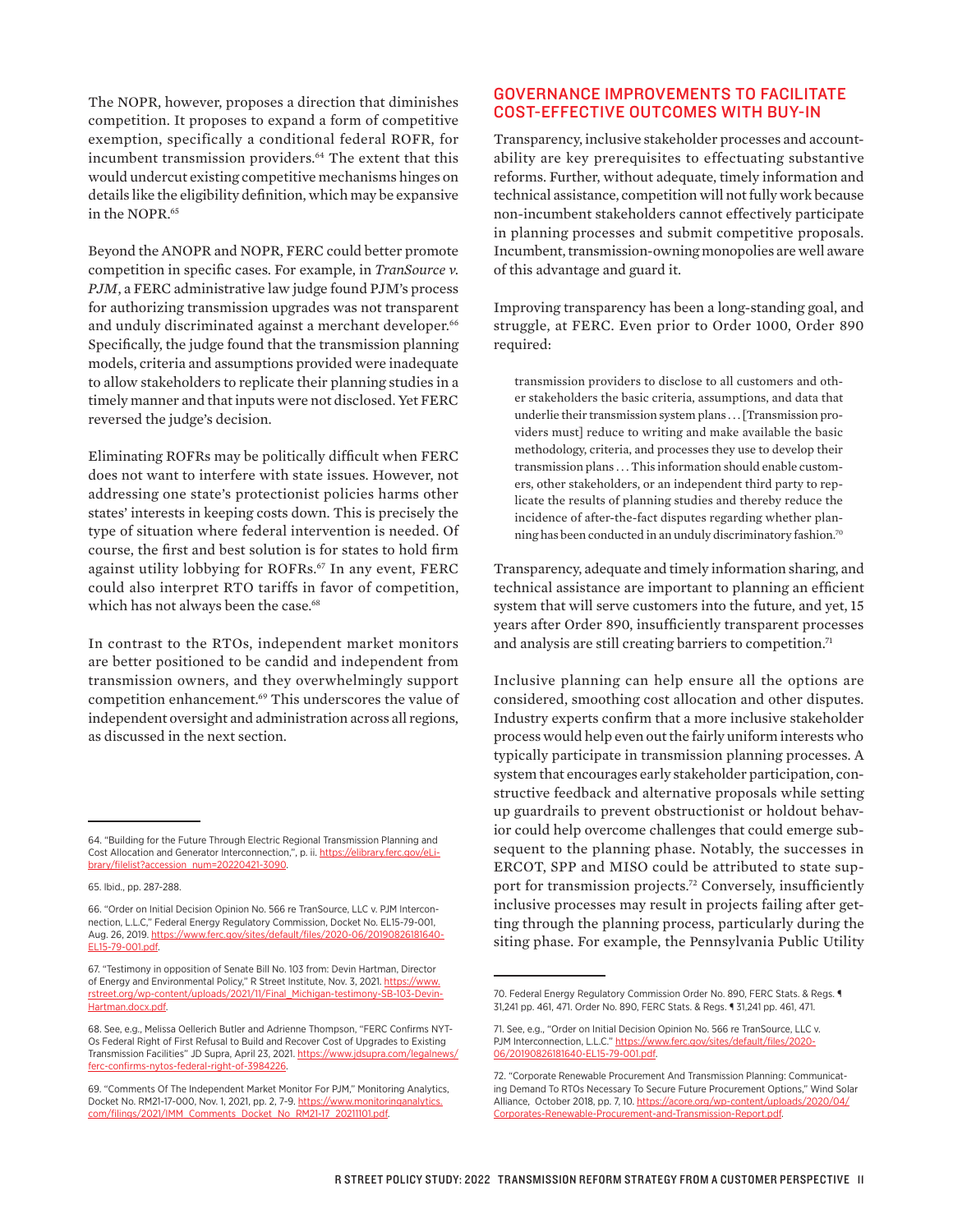Commission (PAPUC) denied a certificate needed for siting an interstate project because it saw no benefits for its ratepayers.73 In defending its action, PAPUC raised governance issues, noting that PJM's process is not an official government action, and FERC does not participate in PJM's process other than to infrequently gather information. The New England States Committee on Electricity also emphasized in its ANOPR comments that FERC may not achieve lasting reforms without corresponding changes to RTO governance.

Independent decision making is also an issue. RTOs are beholden to their transmission-owner members because their members can leave voluntarily. Thus, RTO decision making and transmission-owner interests are not de facto independent. Further, according to independent industry sources, planning is dominated by transmission owners, and they can manipulate inputs to shape outcomes and pressure RTOs to do what they want. Then, TOs represent to their states that the plan was developed by an independent planner.

In non-RTO regions, there is essentially no independent planning at all. In many of these regions, regional planning consists of combining individual utility plans. These "rolledup" plans are the ones alternative plans must beat in terms of avoided costs, and yet no alternatives are ever selected.74 This result is unsurprising given that alternative plans are usually evaluated by looking for avoided costs only and may not include basic adjusted production cost savings or other benefits. In addition, cost-estimate inaccuracies by incumbent utilities for their own proposed projects can also disadvantage alternative proposals.75 Accountability is needed to ensure that transmission projects are fairly compared and built cost effectively.

There are some good solutions offered in the ANOPR that could improve all of these governance issues; in particular, the independent transmission monitor (ITM) concept was discussed at length at the R Street customer roundtable. Many of the customer representatives were supportive of proposing a set of minimum conditions to help address longstanding governance issues. At its core, an ITM could accomplish several things:

- Improve transparency by ensuring information is timely and adequately provided to stakeholders.
- Facilitate stakeholder participation by assisting

stakeholders in evaluating plans, running alternative scenarios, investigating alternative solutions, such as NTAs, GETs and other advanced transmission technologies.

• Work with stakeholders to develop a technical screen to help evaluate supplemental and local upgrades and check whether planning on a broader scale could provide greater net benefits or eliminate the need for any of the proposed local projects.

Market monitors today can be involved in transmission matters on issues that intersect with markets—for example, congestion and financial transmission rights and auction revenue rights. An expanded market monitor role could potentially cover deployment of GETs that can mitigate congestion; the role could, for instance, monitor whether installed topology optimization and power flow control devices are used to drive efficient outcomes. Market monitor staffing and budgeting would need increases to take on these functions.

Independent transmission planning must occur in all Order 1000 Planning Regions, and currently that function is lacking in many non-RTO regions and arguably in RTO regions to some degree. FERC could designate an independent transmission planner (ITP) in all regions with core functions defined. These entities could be the RTOs themselves, and in non-RTO regions or for interregional and broader scale planning, FERC could recognize an entity such as the DOE as a default ITP unless the region proposes another acceptable entity. Projects arising from these plans would be eligible for cost allocation over the appropriate region under Order 1000. If the DOE or others conduct requests for proposals and select winning bids from developers who are public utilities under FERC jurisdiction, FERC could approve their 205 tariff filings. Projects that do not go through a robust planning process would be subject to a full prudence review without the benefit of any presumptions and ineligible for any ROE adders.

Other solutions could include requirements for retrospective cost-benefit evaluation to help promote better practices and improve accountability. In particular, this requirement should apply to projects not subject to competition or where incumbents tend to low-ball their cost estimates to subvert competition. FERC could publish these outcomes in a way that makes it easier for customers and states to see how their utility's performance compares with others.

Overall, the NOPR is limited on governance reforms, especially with respect to bolstering independence. One notable area of potential improvement is a requirement for transmission providers to seek the agreement of state entities regarding the cost allocation method(s) for long-term regional

<sup>73.</sup> *Transource Pennsylvania, LLC v. Pennsylvania Public Utility Commission*, In The United States District Court For The Middle District Of Pennsylvania, June 22, 2021, pp. 24, 25. [https://statepowerproject.files.wordpress.com/2021/08/transource-com](https://statepowerproject.files.wordpress.com/2021/08/transource-complaint.pdf)[plaint.pdf](https://statepowerproject.files.wordpress.com/2021/08/transource-complaint.pdf).

<sup>74.</sup> Ethan Howland, "FERC should loosen incumbent transmission owners' grip on planning, R Street panelists say," Utility Dive, Jan. 28, 2022. [https://www.utilitydive.](https://www.utilitydive.com/news/r-street-transmission-reforms-ferc/617928) [com/news/r-street-transmission-reforms-ferc/617928](https://www.utilitydive.com/news/r-street-transmission-reforms-ferc/617928).

<sup>75.</sup> Joseph H. Eto and Giulia Gallo. [https://eta-publications.lbl.gov/sites/default/files/](https://eta-publications.lbl.gov/sites/default/files/lbnl_2001079_final_102519.pdf) [lbnl\\_2001079\\_final\\_102519.pdf.](https://eta-publications.lbl.gov/sites/default/files/lbnl_2001079_final_102519.pdf)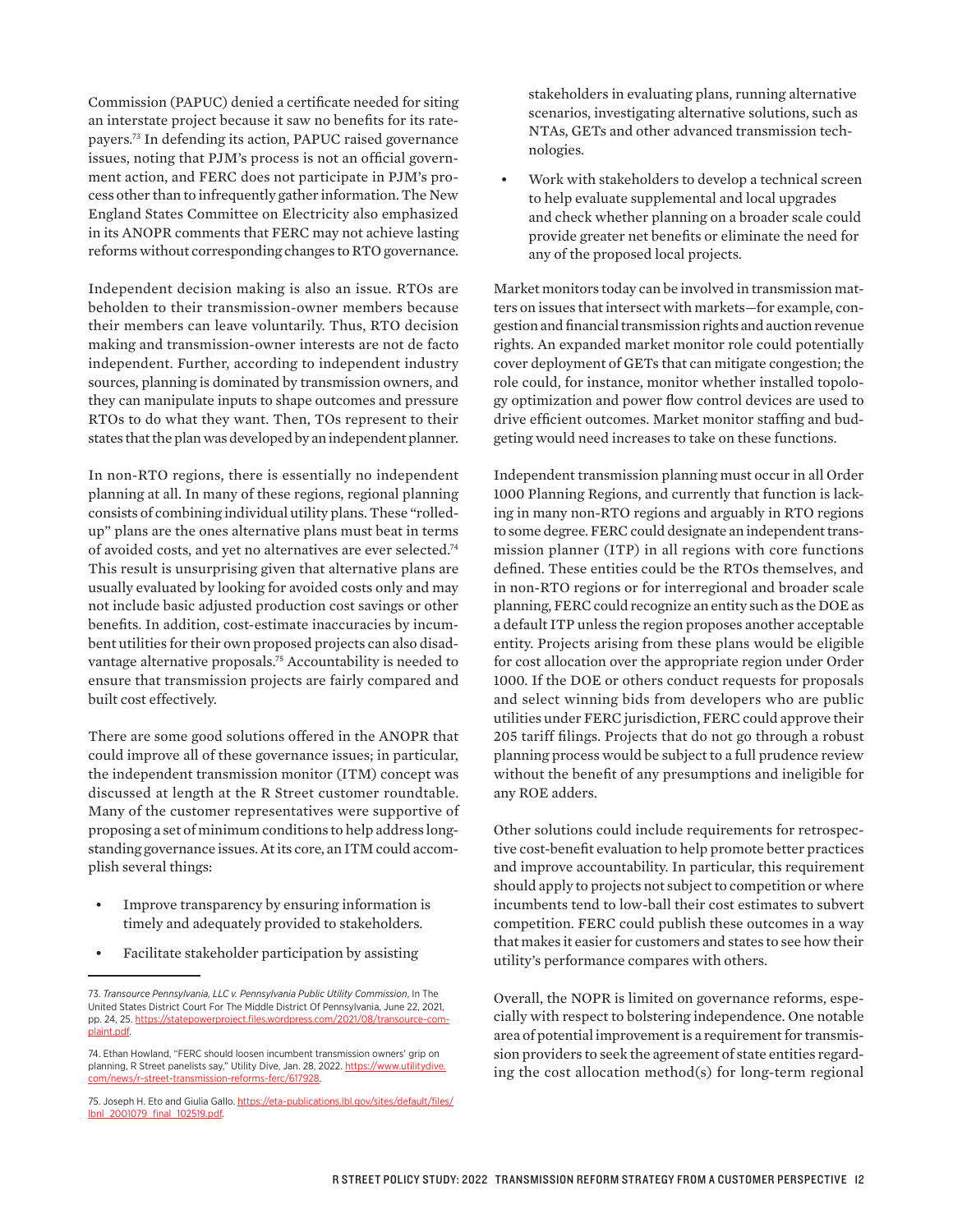transmission planning.76 The NOPR also has a limited transparency enhancement provision, which are modest compared to the reforms sought by customers. However, FERC announced a technical conference in tandem with the NOPR announcement that may examine oversight issues pertaining to cost management.<sup>77</sup>

#### **CONCLUSION**

The reforms prioritized by customer interests have significant benefit-to-cost ratios (where quantifiable), could reduce siting risks or other disputes and work in synergy with one another. These reforms should be part of a comprehensive national framework that emerges from the ANOPR record. The NOPR appears to make progress on two customer priorities: improved planning and optimizing existing infrastructure. However, it backtracks on customers' competition priority, perhaps in a profound manner. The NOPR's emphasis on state involvement may improve governance, but reforms to instill independent planning and monitoring remain absent. Their absence may impede the implementation quality of planning and existing infrastructure reforms.

Inclusive and transparent transmission planning is the foundation for making efficient and least-regrets investments going forward and obtaining stakeholder buy-in, or at least mitigating opposition to cost allocation and siting. Any rules arising from the ANOPR record, notably that are tied to the NOPR, should ensure that planning robustly and broadly considers benefits as well as the evolving resource mix and that piecemeal, local projects do not displace more efficient, larger-scale solutions. The NOPR contains important provisions that advance forward-looking regional transmission planning.

Optimizing existing infrastructure is a key component to cost-effective planning and less prone to siting opposition. Implementing new technologies has demonstrated tremendous net benefits, but current FERC dockets are based on select technologies and do not incentivize utilities who have the best information about their own systems to holistically consider efficiency improvements. While FERC's order on ambient adjusted line ratings and subsequent proceeding on dynamic line ratings represent progress, certain proven technologies should be required where net beneficial and technology-specific regulation will significantly lag technological progress. Fundamentally, the incentive against efficiency must be corrected, and if FERC is unwilling to fully use the authority Congress has already granted in Energy

Policy Act 2005 to remedy rate incentives, Congress may need to step in again and involve the DOE on efficiency standards as well.

Customers want competition, as it is crucial to cost efficiency, and transparency is needed for a competitive process to work. FERC is at a crossroads with competition policy: Some believe ratcheting back the competitive process could end the stalemate between monopoly utilities and non-incumbents, but others believe that better faith engagement in the competitive process will yield longer-term benefits. On this issue, it should be noted that key fundamental problems producing the stalemate—such as insufficient transparency, independent planning and oversight, inclusive stakeholder engagement and accountability to customers—are all problems that need to be fixed. Further, it is unlikely that walking back on competition policy would produce projects in all regions. FERC controls the valve to utility wholesale and unbundled transmission revenue streams and therefore has tools to exercise better regulatory oversight. FERC should bolster competition by reducing or eliminating competition exemptions, requiring robust consideration of alternatives and using its ability to limit rate recovery as a tool. The NOPR would do the opposite by expanding the exemption framework.

A core theme throughout this discussion has been a need to improve inclusiveness, transparency, independence and accountability, all of which are critical to the success of substantive reforms. These governance reforms should be included as part of the ANOPR reforms. In particular, a welldefined ITP across all interstate transmission regions, which could be RTOs, and an ITM to oversee planners, which may constitute an enhanced independent market monitoring role, can help improve on each of these governance issues. The NOPR takes limited steps to address governance, but FERC may intend to address the issue in separate, closely linked rulemakings, such as those resulting from the upcoming October 2022 technical conference.78

Reforms prioritized by customers have synergies, and past attempts to reform one component without tackling related changes have led to disappointment. Planning for an efficient, future-looking system requires optimizing the existing system, and making the most of the existing system requires good planning. Both planning and optimization efforts benefit from the cost savings and pressure to innovate and consider alternatives. All of these reforms benefit from inclusive, transparent, independent and accountable processes and require these governance reforms to fully realize the benefits.

<sup>76. &</sup>quot;Building for the Future Through Electric Regional Transmission Planning and Cost Allocation and Generator Interconnection,", p. i. [https://elibrary.ferc.gov/eLibrary/](https://elibrary.ferc.gov/eLibrary/filelist?accession_num=20220421-3090) [filelist?accession\\_num=20220421-3090.](https://elibrary.ferc.gov/eLibrary/filelist?accession_num=20220421-3090)

<sup>77.</sup> Ethan Howland, "FERC proposes expanded state role in effort to spur transmission development," UtilityDive, April 22, 2022. [https://www.utilitydive.com/news/ferc](https://www.utilitydive.com/news/ferc-state-transmission-planning-cost-allocation/622532)[state-transmission-planning-cost-allocation/622532](https://www.utilitydive.com/news/ferc-state-transmission-planning-cost-allocation/622532).

<sup>78. &</sup>quot;Technical Conference on Transmission Planning and Cost Management," Federal Energy Regulatory Commission, Docket No. AD22-8-000, Oct. 6, 2022. [https://www.](https://www.ferc.gov/news-events/events/technical-conference-transmission-planning-and-cost-management-10062022) [ferc.gov/news-events/events/technical-conference-transmission-planning-and-cost](https://www.ferc.gov/news-events/events/technical-conference-transmission-planning-and-cost-management-10062022)[management-10062022](https://www.ferc.gov/news-events/events/technical-conference-transmission-planning-and-cost-management-10062022).